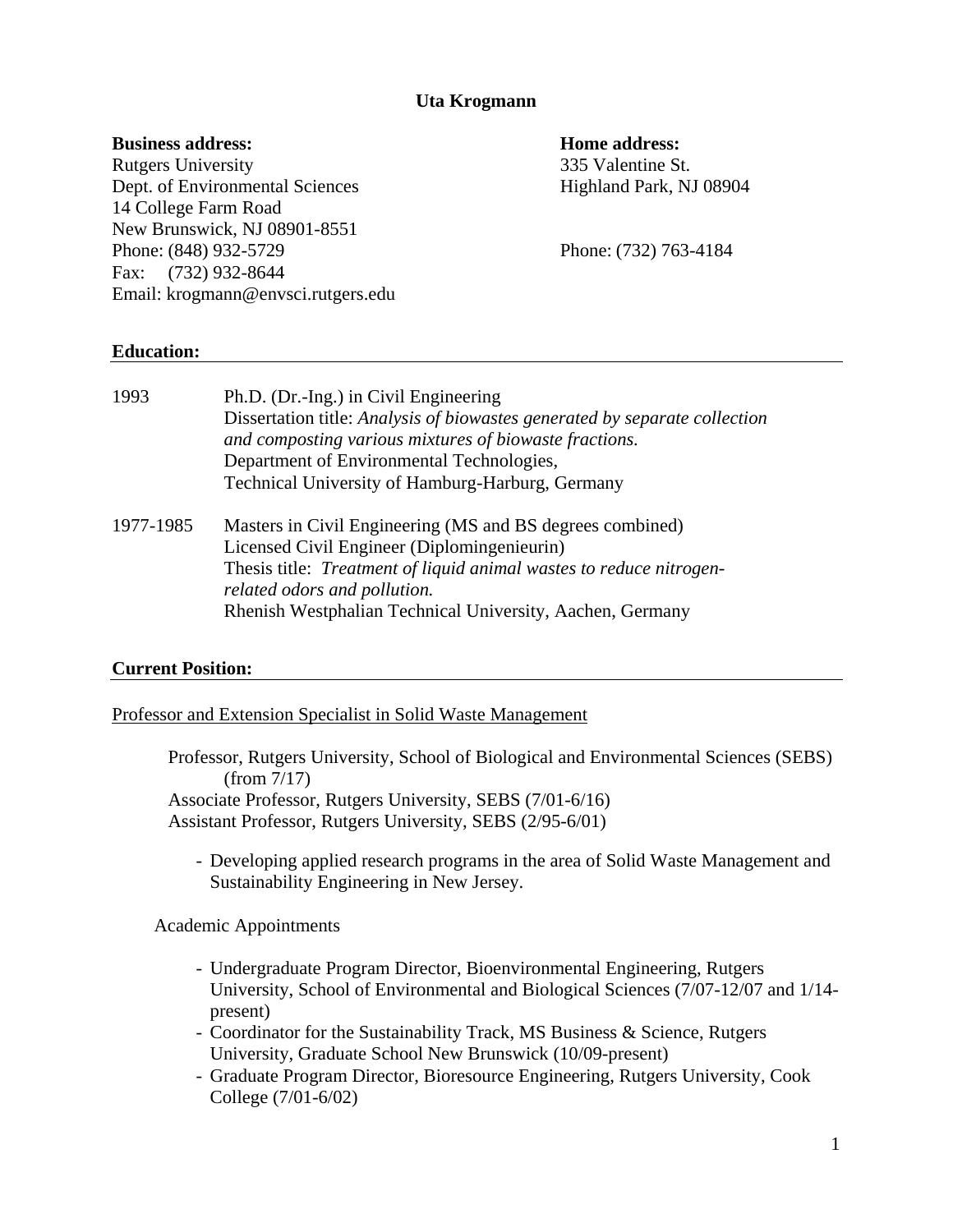Funded grant proposals

- Co-Principal Investigator, New Jersey Department of Environmental Protection, "Treatment of Wood Mulch Runoff/Leachate" with PI Dr. P. Strom and Co-PIs Drs. D. Giménez and R. Miskewitz, 2016-2018, \$299,097.
- Co-Principal Investigator, United Engineering Foundation, "Engineering Strategies for a Sustainable Food Supply Chain" with PI Dr. D. Schuster and Co-PIs Drs. C. Peters, A. Park and C. Babbitt, 2014-2015, \$62,000.
- Principal Investigator, New Jersey Environmental Protection Agency, "An Investigation of Quantity and Quality of Runoff from Stockpiles of Recycled Waste Materials ", with Co-PIs Drs. D. Giménez, P. Strom and R. Miskewitz, 2009-2013, \$581,483.
- Principal Investigator, National Science Foundation, "Self-Sufficient Urban Buildings (REU)", with Co-PI Dr. C. Andrews, 2009-2012, \$6,000.
- Principal Investigator, Rutgers Academic Excellence Funds, "Energy Consumption Monitoring Equipment" with Co-PIs Drs. C. Andrews, M. Mueller and F. Felder, 2009-2010, \$49,705.
- Co-Principal Investigator, Office of the Associate VP for Promotion of Women in Science, Engineering and Mathematics, Rutgers University, "Assessing the Status of Women in Engineering at Rutgers University" with PI Dr. M. Baykal-Gursoy and Co-PIs Drs. J. Bennett, H. Buettner, L. Klein, A. Pelegri, L. Rodenburg and P. Roos, 2008-2009, \$7,950.
- Principal Investigator, National Science Foundation, "Self-Sufficient Urban Buildings", with Co-PI C. Andrews, 2007-2013, \$1,813,114.
- Co-Principal Investigator, New Jersey Meadowlands Commission, "The Costs and Benefits of Green Buildings in the New Jersey Meadowlands" with PI Dr. C. Andrews and Co-PI J. Senick, 2007-2008, \$114,239.
- Principal Investigator, Monmouth County, various New Jersey companies and Rutgers EcoComplex, "Expanding Markets for and Preventing Stormwater Pollution from Mixed Glass Cullet in New Jersey", with Co-PI Dr. P. Strom, 2007, \$47,006.
- Co-Principal Investigator, Rutgers EcoComplex, "A Study to Improve the Operation of the Burlington County Bioreactor Landfill and to Investigate Landfill Biochemical Processes in this Bioreactor", with PI B. Ravit and Co-PI D. Fennell, 2006-2008. \$100,000.
- Principal Investigator, Monmouth County, various New Jersey companies and Rutgers EcoComplex, "Expanding Markets for and Preventing Stormwater Pollution from Mixed Glass Cullet in New Jersey", with Co-PI Dr. P. Strom, 2005- 2006, \$65,160.
- Principal Investigator, National Science Foundation, "Towards Self-Sustaining High-Rise Buildings: Framework for an Analysis of Materials, Energy, Economy, and Social Issues", with Co-PI Dr. C. Andrews, 2004-2007, \$114,964.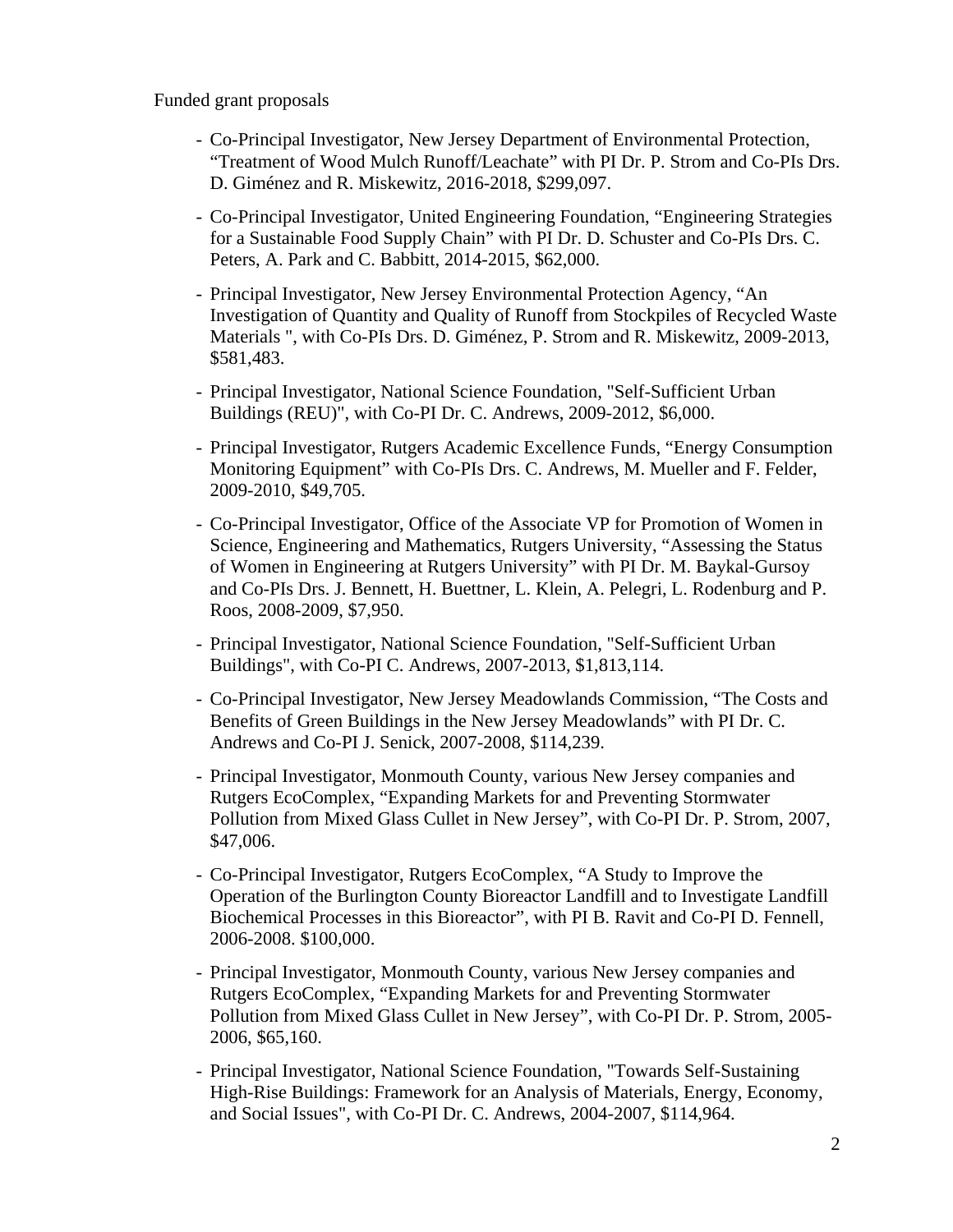- Co-Principal Investigator, New Jersey Water Resources Research Institute, "Fate of Bromated Flame Retardants in New Jersey Wastewater Treatment Facilities", with PI Dr. D. Fennell and Co-PI Dr. L. Totten, 2004-2005, \$30,000.
- Principal Investigator, NJ Agricultural Experiment Undergraduate Research Grant, "Motivating Changes in Manure Handling Practices of Small-Scale Horse Farmers: A Multi-Disciplinary Approach", with Co-PIs Drs. C. Chess and M. Westendorf, 2001-2003, \$1,500.
- Principal Investigator, NJ Agricultural Experiment Station Rapid Response Grant, "Beneficial Uses of Excess Cranberries in New Jersey", with Co-PI Dr. M. S. Kumudini and Dr. B. Rogers, 2001-2003, \$9,900.
- Co-Principal Investigator, NJ Agricultural Experiment Station Equine Initiative, "Manure Composting Practices for Horse Farms", with PI Dr. M. Westendorf, 2001-2002, \$22,500.
- Principal Investigator, NJ Agricultural Experiment Station Equine Initiative, "Manure Composting Practices for Horse Farms", with Co-PI Dr. M. Westendorf, 2000-2001, \$11,000.
- Principal Investigator, NJ Agricultural Experiment Station SARE funds, "Organic Wastes: Effect on Soil Quality", with Co-PI Dr. D. Giménez, 2000-2001, \$32,000.
- Principal Investigator, NJ Department of Environmental Protection, "Characterization of Materials "Mined" from the Burlington County Landfill", with Co-PI Dr. P. Strom, 1999-2001, \$110,978.
- Principal Investigator, NJ Agricultural Experiment Station SARE funds, "Organic Wastes: Effect on Soil Quality", with Co-PI Dr. D. Giménez, 1999-2000, \$27,500.
- Co-Principal Investigator, NJ Agricultural Experiment Station Equine Initiative, "Manure Composting Practices for Horse Farms", with PI Dr. M. Westendorf, 1999-2000, \$15,000.
- Principal Investigator, US Department of Agriculture and RCE Strategic Planning Grant, "Outreach Strategies for Land Application of Biosolids: Learning from Vegetable Growers", 1999-2000, \$10,267.
- Principal Investigator, NJ Department of Environmental Protection, "Best Management Practices for Horse Manure on Small Farms", with Co-PI Dr. M. Westendorf and Co-Investigator Dr. T. Shelton, 1999-2003, \$110,000.
- Co-Principal Investigator, NJ Agricultural Experiment Station Equine Initiative, "Manure Composting Practices for Horse Farms", with PI Dr. M. Westendorf, 1998-1999, \$41,200.
- Principal Investigator, NJ Department of Environmental Protection, "Best Management Practices for the Use of Non-Traditional Organic Wastes in Agriculture", 1998-2001, \$79,000.
- Principal Investigator, Mid-Atlantic Consortium/W.K. Kellogg Foundation, "Waste Minimization/Pollution Prevention in the Mid-Atlantic Food System", with Co-PI Dr. P.F. Strom, 1997-2000, \$4,700.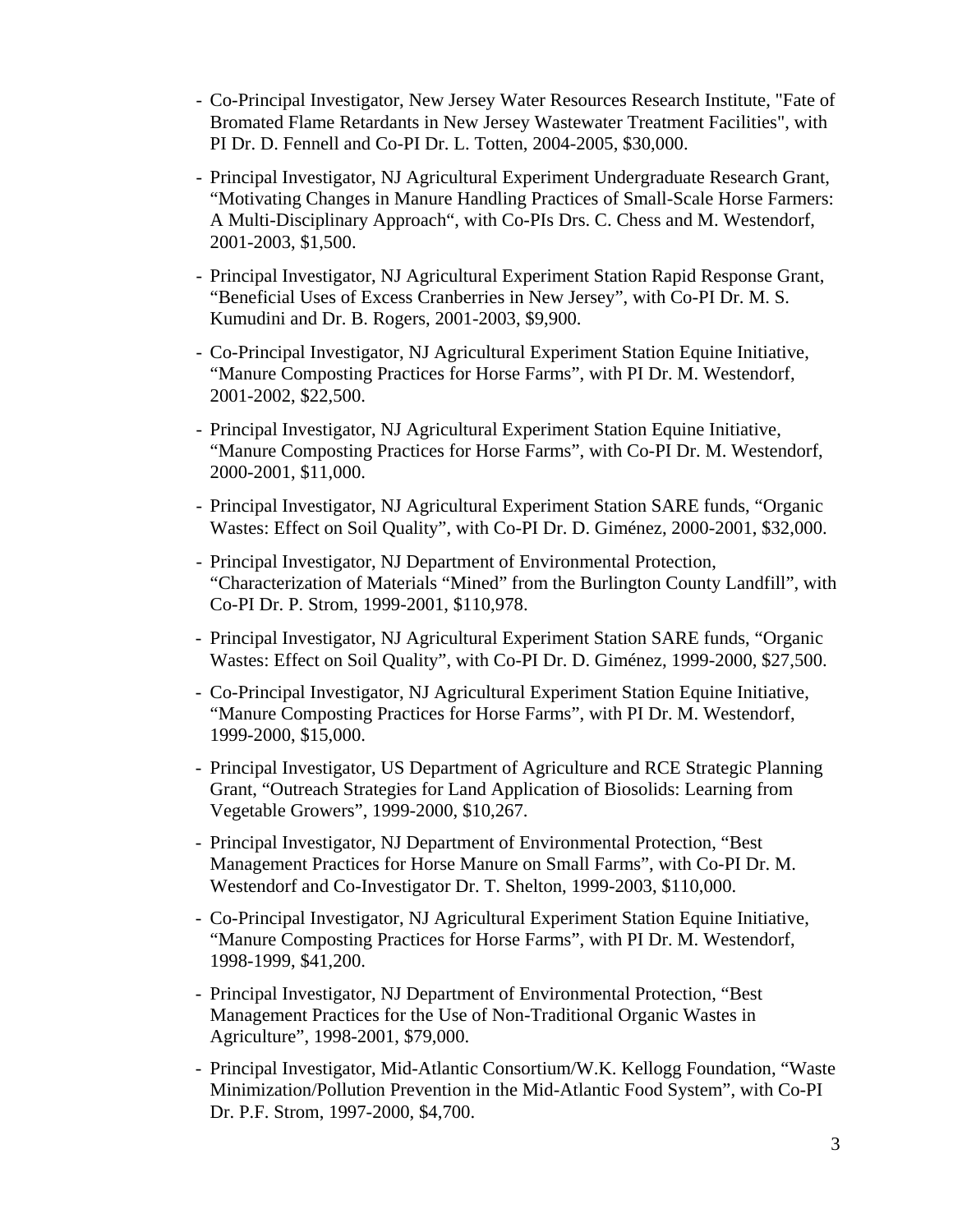- Principal Investigator, US Department of Agriculture, "Evaluation of an Outreach Project Regarding the Beneficial Use of Biosolids", 1997-1998, \$5,430.
- Principal Investigator, RCE Strategic Planning Funds, "Development of Different Compost Quality Standards for Different End Uses", 1997-1998, \$2,000.
- Principal Investigator, Northeast Regional Center for Rural Development, "Outreach Regarding the Beneficial Use of Biosolids (Liability)", 1996-1997, \$500.
- Principal Investigator, NJ Agricultural Experiment Station Project (Hatch), "Solid Waste Research", 1996-2004, about \$8,000.
- Principal Investigator, NJ Agricultural Experiment Station, "Qualitative and Quantitative Analysis of Best Uses of Biodegradable Wastes in New Jersey", 1996- 1998, \$10,200.
- Principal Investigator, New York/New Jersey Information Sharing Group, "Outreach Regarding the Beneficial Use of Biosolids", 1995-1998, \$67,460.
- Co-Principal Investigator, NJ Department of Environmental Protection, "The Fate and Transport of Components of Sewage Sludge Applied to Agricultural Land: A Literature Review and Critical Analysis", with PI Dr. Z. Helsel, 1995-1996, \$15,000.

## Teaching

- Teach solid waste management and sustainability engineering courses in Bioenvironmental Engineering and Environmental Sciences. (See also Teaching Experience)

#### **Prior Professional Experience:**

Supervising Engineer, Technical University of Hamburg-Harburg, Department of Urban Environmental Technologies, Institute of Waste Management (10/91-1/95)

- Supervised interdisciplinary team of 3 chemical engineers, 3 civil engineers, 6 bioenvironmental engineers, 2 chemists, 6 technicians, 24 student research assistants and 2 secretaries. Annual budget about \$1,100,000. Research fields included:
	- New waste management concepts
	- Landfill design
	- Composting technologies
	- Anaerobic dry fermentation to digest biowaste and industrial wastes
	- Gas migration through landfill liners
	- Bioremediation of contaminated soils
	- Biofilters for odor reduction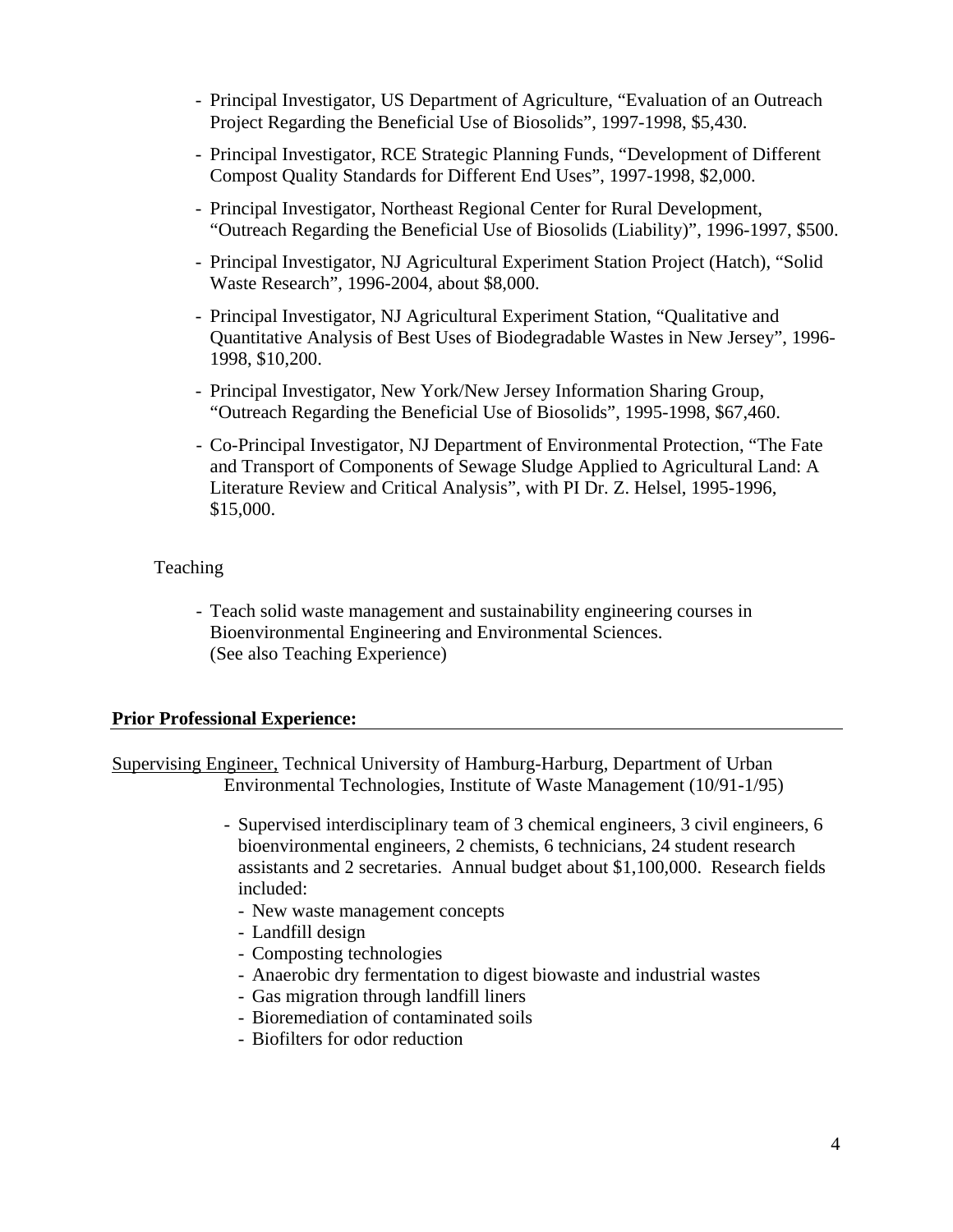Funded grant proposals

- Responsible for coordinating the application for and the implementation of an interdisciplinary, interinstitutional research program to optimize the composting process for municipal biowastes. Duration: 1/91-3/94. Total funding: \$2,545,000.
- Participants: 2 companies and 7 universities throughout Germany.
- Co- Principal Investigator for an investigation of the influence of different municipal and industrial biowaste fractions on compost quality and minimization of odors and leachate, joint project with one of the biggest composting plant manufacturers in Germany, \$242,000 (Duration: 4/94-5/95).
- Co- Principal Investigator for an investigation of the degradation of nitrogen compounds during composting and after the application of compost, \$600,000 (Duration: 10/94-9/97).

Teaching

- The course sequence "Solid Waste Management and Bioremediation" for the Masters program in Civil Engineering and Environmental Technology. Taught semester long units "Solid waste management" and "Material recovery from wastes." Other topics in this course sequence include
	- Landfill design
	- Soil remediation
	- Treatment of hazardous wastes
	- Groundwater hydrology
	- Soil chemistry
	- Prepared and graded exams.

Research Scientist, Technical University of Hamburg-Harburg, Department of Urban Environmental Technologies, Institute of Waste Management (2/86-5/91)

> Research project: Separate collection and composting of municipal biowastes. Examined seasonal changes in municipal biowaste composition and ways to optimize initial mixtures to ensure rapid composting, reduced odors and production of high-quality compost products; analyzed municipal waste sorting strategies and characterized component waste streams. Coordinated a composting project between the City of Hamburg, their waste hauler, the university, soil scientists, plant scientists and the staff at the composting site. This resulted in three major reports and a book. Supervised a staff of 4-6 people at the composting site concerning the compost operation. Responsible for preparing a successful multi-institutional joint project proposal for optimizing the composting process, minimizing odors from composting plants, and improving compost quality and uses in Germany. Funded 1/91. Total funding: \$2,545,000. Participants: 2 companies and 7 universities throughout Germany.

Consulting Engineer at Messrs. Trienekens in Viersen, Germany (8-11/85)

- Planned and ran a lab scale treatment plant for the pretreatment of landfill leachate using ammonia stripping and biological unit processes.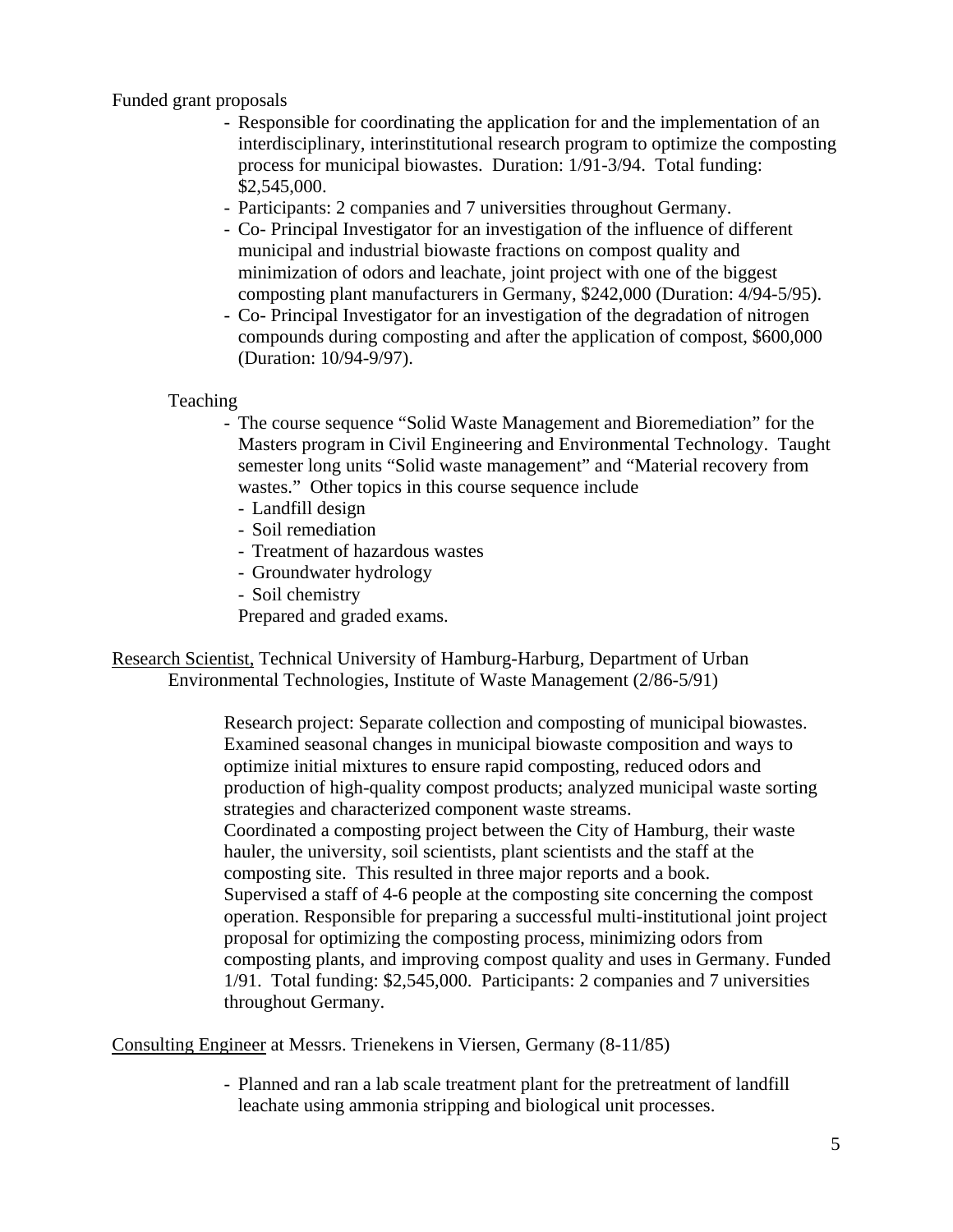Consulting Engineer at the office of Harloff/Hensel, Aachen, Germany (5-7/85)

- Computer-aided city-and traffic-planning including mass transit, vehicular and bicycle traffic load patterns for various cities in Germany.

Research Assistant, Department of Wastewater Treatment, Rhenish Westphalian Technical University, Aachen, Germany (1/83-7/84)

> - Designed a treatment plant for animal wastes for discharge to surface water including pH-based ammonia stripping techniques for odor control and reduction of nitrogen constituents.

## **Journal Articles (peer reviewed):**

(\* indicates corresponding author, \*\* indicates member of Dr. Krogmann's research team)

## Articles Published

- 1. Jordán-Cuebas, F.J.\*\*, **Krogmann, U.\***, Andrews, C.J., Senick, J.S., Hewitt, E.L., Wener, R.E., Sorensen-Allaci, M., and Plotnik, D.: Understanding Apartment End-Use Water Consumption in Green Residential Multi-Story Buildings. 12 pp., *J. Water Res. Pl. (ASCE)*, in press.
- 2. Kannepalli, S., Strom, P.S.\*, **Krogmann, U.**, Subroy, V., Giménez, D., and Miskewitz, R.J.: Characterization of Wood Mulch and Leachate/Runoff from Three Wood Recycling Facilities in New Jersey, USA. *J. Environ. Manage.,* 182, 2016, 421-428.
- 3. Patton, A.P., Calderon, L., Xiong, Y.\*\*, Wang, Z., Senick, J.S., Sorensen-Allacci, M., Plotnik, D., Wener, R., Andrews, C.J., **Krogmann, U.**, and Mainelis , G.\*: Airborne Particulate Matter in Two Multi-Family Green Buildings: Concentrations and Effect of Ventilation and Occupant Behavior*. Int. J. Environ. Res. Public Health*, 13(1), 2016, 144 (19 pp.).
- 4. Hewitt, E.L., Andrews, C.J.\*, Senick, J.S., Wener, R.E., **Krogmann, U.**, and Sorensen-Allacci, M.: Distinguishing between Reasoned and Unplanned Behaviors Carried out by Occupants of a Green Building. *Build. Res*. *Inf.*, 44(2), 2016, 119-134.
- 5. Xiong, Y.\*\*, **Krogmann, U.\***, Mainelis, G., Rodenburg, L.A., and Andrews, C.J.: Indoor Air Quality in Green Buildings: A Case-Study in a Residential High-Rise Building in the Northeastern US. *J. Environ. Sci. Health A Tox. Hazard. Subst. Environ. Eng*., 50(3), 2015, 225-242.
- 6. Subroy, V., Giménez, D.\*, Quin, M., **Krogmann, U.**, Strom, P.F., and Miskewitz, R.J.: Hydraulic Properties of Coarsely and Finely Ground Woodchips. *J. Hydrol.*, 517, 2014, 201-212.
- 7. Mosteiro-Romero, M.\*\*, **Krogmann, U.\***, Wallbaum, H., Ostermeyer, Y., Senick, J.S., and Andrews, C.J.: Relative Importance of Electricity Sources and Construction Practices in Residential Buildings: A Swiss-US Comparison of Energy Related Life-Cycle Impacts. *Energy Build.*, 68, 2014, 620-631.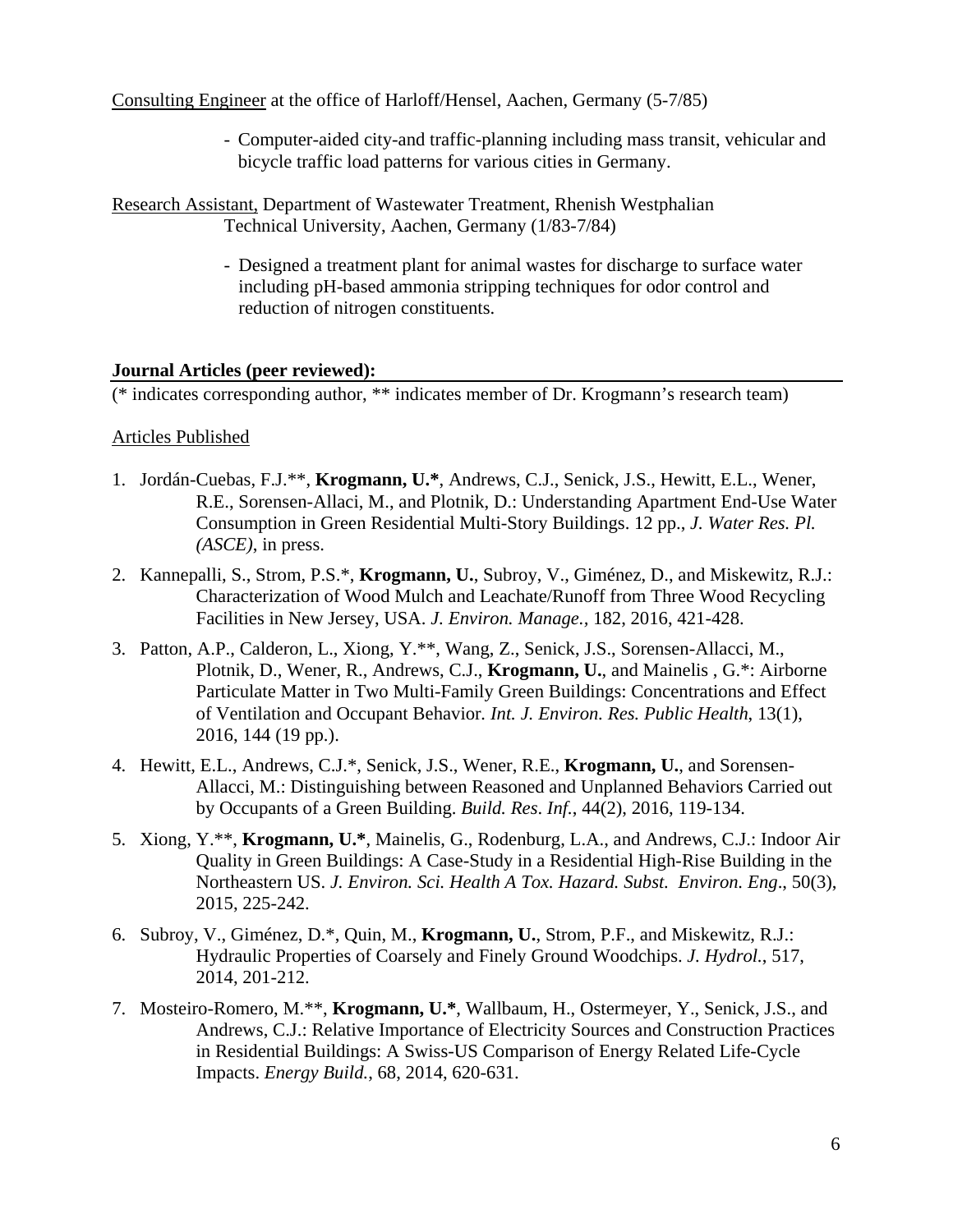- 8. Tsai, C.-L.\*\* and **Krogmann, U.\***: Material Flows and Energy Analysis of Glass Containers Discarded in New Jersey, USA. *J. Indust. Ecol*., 17(1), 2013, 129-142.
- 9. San Miguel, C., Giménez, D.\*, **Krogmann, U.**, and Yoon, S.W.: Impact of Land Application of Cranberry Processing Residuals, Leaves and Biosolids Pellets on a Sandy Loam Soil. *Appl. Soil Ecol*., 53, 2012, 31-38.
- 10. Andrews, C.J.\*, Yi, D., **Krogmann, U.**, Senick, J., and Wener, R.: Designing Buildings for Real Occupants: An Agent-Based Approach. *IEEE T. Syst. Man Cy. A*, 41(6), 2011, 1077-1091.
- 11. Tsai, C.-L.\*\*, **Krogmann, U.\*** and Strom, P.F.: Aeration of Glass Cullet Stockpiles to Reduce Leachate Contamination. *J. Env. Eng. (ASCE)*, 136(8), 2010, 854-859.
- 12. Andrews, C.J\*. and **Krogmann, U.**: Explaining the Adoption of Energy-Efficient Technologies in U.S. Commercial Buildings. *Energy Build.*, 41(3), 2009, 287-294.
- 13. Tsai, C.-L.\*\*, **Krogmann, U.\***, and Strom, P.F.: Characteristics of Leachate from Glass Cullet Stockpiles. *Waste Manage*., 29(4), 2009, 1296-1305.
- 14. Andrews, C.J.\* and **Krogmann, U.**: Technology Diffusion and Energy Intensity in US Commercial Buildings. *Energ. Policy*, 37(2), 2009, 541-553.
- 15. **Krogmann, U.\***, Rogers, B.F.\*\*, and Kumudini, S.: Effects of Mulching Established Highbush Blueberry Plants with Cranberry Fruits and Leaves on Yield, Nutrient Uptake, Soil Properties and Weed Suppression. *Comp. Sci. Util*., 16(4), 2008, 220- 227.
- 16. **Krogmann, U.\***, Andrews, C.J., Kim, M., Kiss, G. and Miflin, C.: Mass Balance for the Solaire and the 2020 Tower: Implications for Closing the Water Loop in High-Rise Buildings. *JAWRA*, 2007, 43(6), 1414-1423.
- 17. Ramirez-Perez, J.C., Strom, P.F.\*, and **Krogmann, U.**: Horse Manure and Cranberry Fruit Composting Kinetics and Measures of Stability. *Comp. Sci. Util.*, 15(3), 2007, 200- 214*.*
- 18. Romano, P.V.\*\*, **Krogmann, U.\***, Westendorf, M., and Strom, P.F.: Reduction of Fecal Streptococci and Strongyle Eggs during Small-Scale Composting of Horse Manure Mixed with Wood Shavings. *Comp. Sci. Util.,* 14(2), 2006, 132-141.
- 19. Hull, R.M.\*\*, **Krogmann, U.\***, and Strom, P.F.: Composition and Characteristics of Excavated Materials from a New Jersey Landfill. *J. Env. Eng. (ASCE)*, 131(3), 2005, 478-490.
- 20. **Krogmann, U.\*** and Gibson, V.: Integrating Development of Extension Materials and Formative Informal Evaluation: Land Application of Sewage Sludge as a Case Example. *J. of Extension*, 2003, 41(1), www.joe.org/joe/2003february/a1.shtml.
- 21. **Krogmann, U.\*** and Chiang, H.-N.\*\*: Selected Nutrients and Heavy Metals in Sewage Sludge from New Jersey POTWs. *JAWRA*, 38(3), 2002, 681-692.
- 22. Heckman, J.R.\*, Morris, T.F., Sims, J.T., Sieczka, J.B, **Krogmann, U.**, and Nitzsche, P.J.: Presidedress Soil Nitrate Test for Fall Cabbage. *Hort. Sci.*, 37(1), 2002, 113-117.
- 23. **Krogmann, U.\***, Heckman, J.R., and Boyles, L.S.\*\*: Nitrogen Mineralization of Grass Clippings – A Case Study in Fall Cabbage Production. *Comp. Sci. Util.*, 9(3), 2001, 230-240.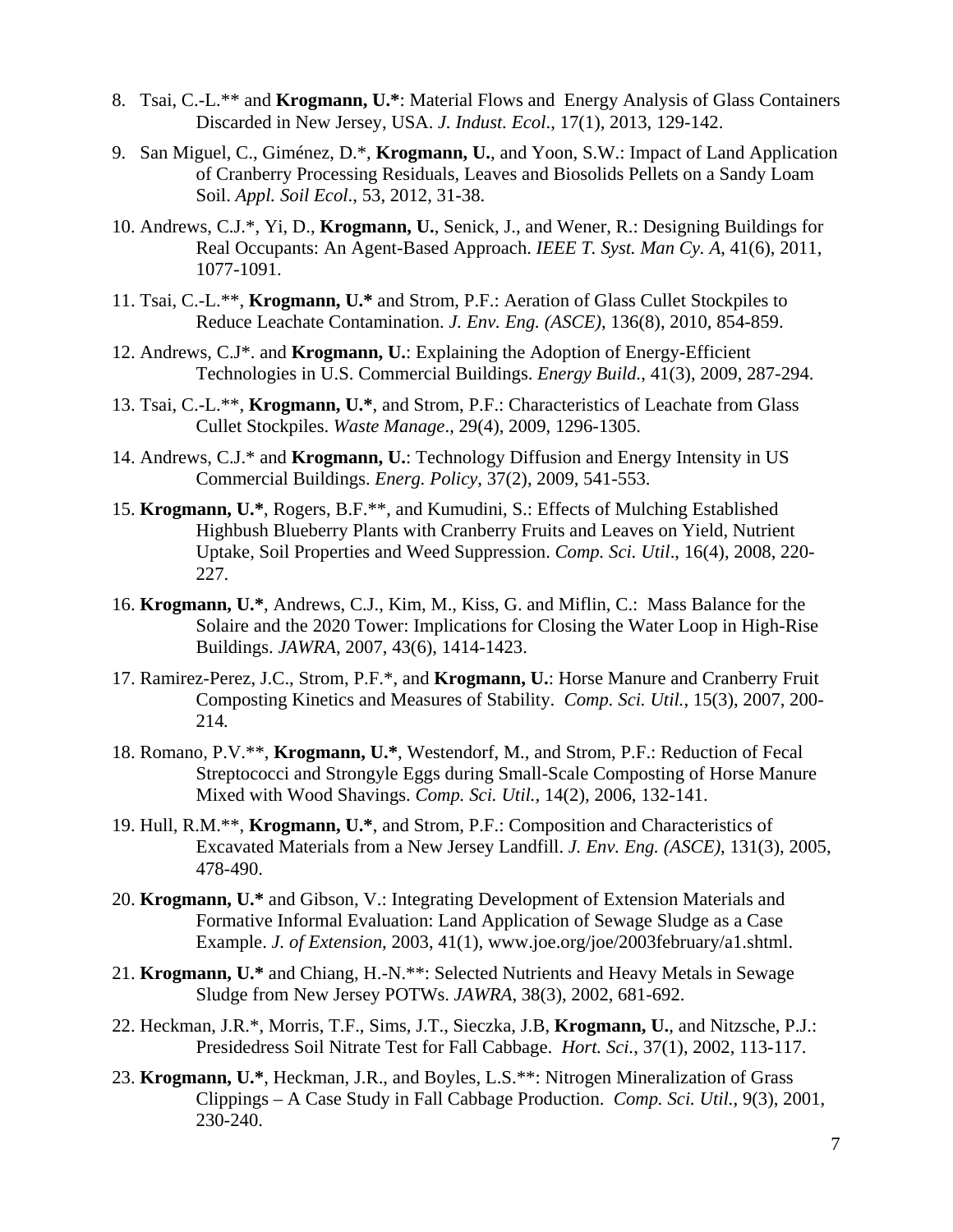- 24. **Krogmann, U.\***, Gibson, V., and Chess, C.: Land Application of Sewage Sludge: Perceptions of New Jersey Vegetable Farmers. *Waste Manage. Res*., 19(2), 2001, 115-125.
- 25. Rogers, B.F.\*\*, **Krogmann, U.\***, and Boyles, L.S.\*\*: Nitrogen Mineralization of Non-Traditional Organic Wastes. 2001. *Soil Sci.,* 166(5), 2001, 353-363.
- 26. **Krogmann, U.\*** and Woyczechowski, H.\*\*: Selected Characteristics of Leachate, Condensate and Runoff Released during Composting of Biogenic Waste. *Waste Manage. Res*., 18(3), 2000, 235-248.
- 27. **Krogmann, U.\***, Boyles, L.\*\*, Bamka, W.J., Chaiprapat, S.\*\*, and Martel, C.J.: Biosolids and Sludge Management. *Water Environ. Res.* 71(5), 1999, 692-715.
- 28. Goldfarb, W.\*, **Krogmann, U.**, and Hopkins, C.: Unsafe Sewage Sludge or Beneficial Biosolids?: Liability, Planning, and Management Issues regarding the Land Application of Sewage Treatment Residuals. *B. C. Env. Aff. L. Rev.* 26(4), 1999, 687- 768.
- 29. **Krogmann, U.\***: Effects of Season and Population Density on Source-Separated Waste Composts. *Waste Manage. Res.*, 17(2), 1999, 109-123.
- 30. **Krogmann, U.\***, Qu, M.\*\*, Boyles, L. S.\*\*, and Martel, C.J.: Biosolids and Sludge Management. *Water Environ. Res.* 70(4), 1998, 557-580.
- 31. **Krogmann, U.\***, Boyles, L. S.\*\*, Martel, C.J., and McComas, K.A.: Biosolids and Sludge Management. *Water Environ. Res.* 69(4), 1997, 534-550.
- 32. **Krogmann, U.\***: Neueste Erkenntnisse über die Grundlagen der Kompostierung (Latest research on the fundamental science of composting). *EntsorgungsPraxis*, 12(4), 1994, 13-21.
- 33. **Krogmann, U.\***: Kompostierung als Abfallentsorgungsverfahren von Biomüll (Composting as a disposal system for biowaste). *Wasser und Boden*, 40(9), 1988, 492-496.

#### Articles Submitted or in Preparation

- 1. **Krogmann, U.\*** and Sullivan, K.\*\*: Life-Cycle Assessment of Centralized versus On-Site In-Building Wastewater Treatment. *J. Environ. Sci. Health A Tox. Hazard. Subst. Environ. Eng*.., in preparation.
- 2. Kannepalli, S., Strom, P.S.\*, **Krogmann, U.**, Miskewitz, R.J., and Giménez, D.: Leachate Constituent Concentrations and Loads from Pilot-Scale Wood Mulch Stockpiles. *Waste Manage.,* in preparation.
- 3. Jordán-Cuebas, F.J.\*\*, **Krogmann, U.\***, and Andrews, C.J.: Relative Contribution of Laundry Practices to Water and Energy Consumption of Households with High-Efficiency Appliances. *Energy Build.,* in preparation.
- 4. Jordán-Cuebas, F.J.\*\*, **Krogmann, U.\***, and Andrews, C.J.: Water-Energy-Nexus in the Apartments of Two Green Multi-Story Buildings. *J. Indust. Ecol,* in preparation.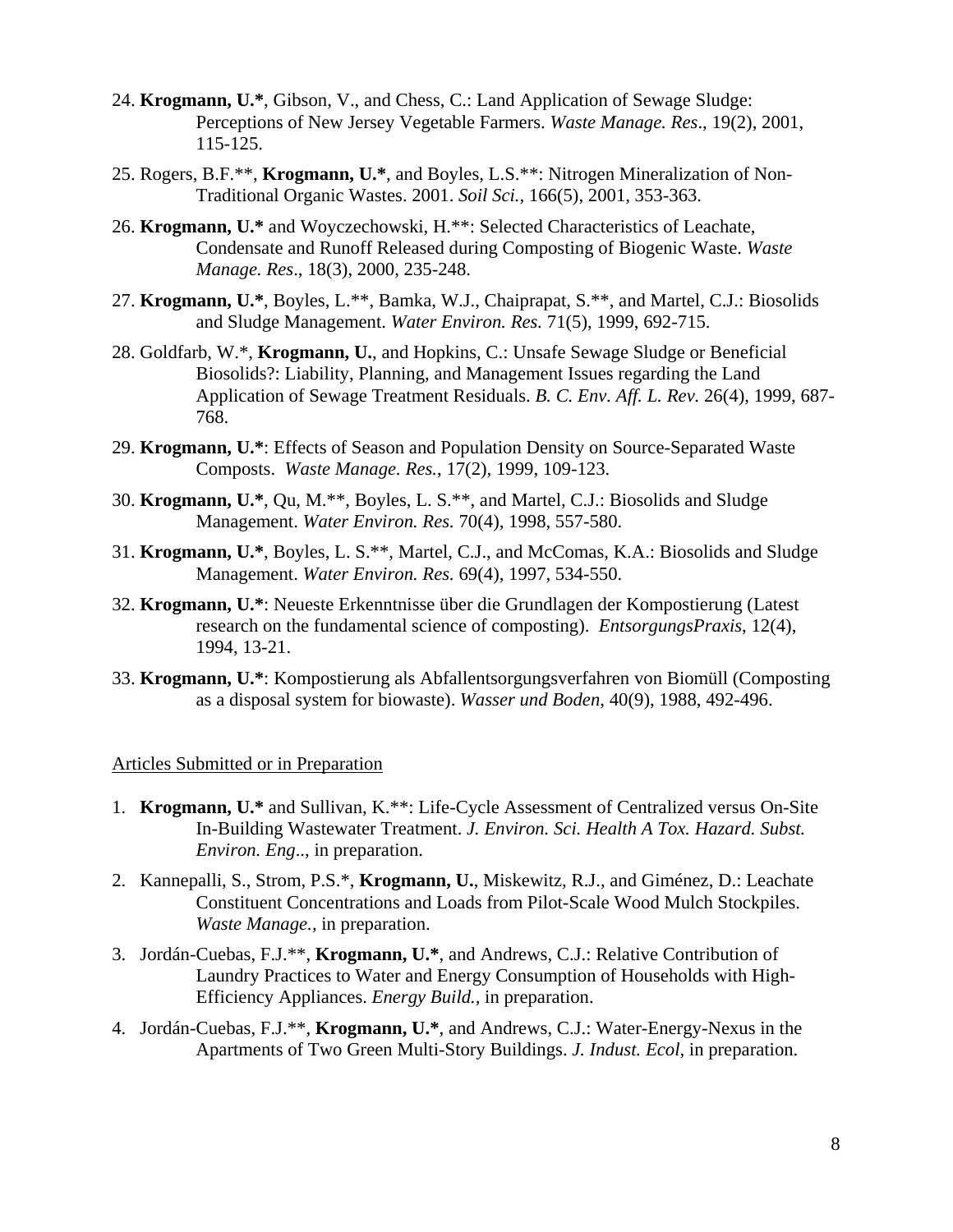5. Xiong, Y.\*\*, **Krogmann, U.\***, Mainelis, G., Rodenburg, L.A., and Andrews, C.J.: Occupants' Role in Indoor Air Quality and Comfort in Two High-Rise Residential Green Buildings. *Build. Environ.*, in preparation.

#### **Service:**

Associate Editor and Editorial Boards

Editorial Board, Waste Management, 2013-present.

Associate Editor, Waste Management, 2010-2013.

Editorial Advisory Board, Journal of Residuals Science & Technology, 2003-present.

Professional Society Positions

ASCE Sustainable Infrastructure Education committee, 2015-present.

AEESP Education Committee member, 2003-present.

AEESP Book Review Committee member, 2000-2005.

A&WMA, secretary and acting co-chair of the technical committee "Landfilling and Composting", 1999-2001.

WEF Literature Review Committee member, 1997-1999.

## Regional Research Committee Positions

Co-chair of the USDA NECC 1010 committee "Use of Residuals in Agriculture in the Northeast". 2006-2007.

Co-chair of the USDA NE-1001 committee "Application of Sewage Sludge to Agricultural Soils in the Northeast. Long-Term Impact and Beneficial Uses", 2002-2006.

Member of the USDA NEC-100 committee "Application of Sewage Sludge to Agricultural Soils in the Northeast. Long-Term Impact and Beneficial Uses", 1998-2001.

Major University and School Committees

Rutgers University, SOE Assessment and Accreditation Committee, 2017-present.

Rutgers University, SOE Scholastic Standing Committee, 2016-present.

Rutgers University, SOE Student Affairs Committee, 2016-present.

Rutgers University, SEBS Assessment Committee, 2015-2017.

Rutgers University, SEBS Sustainability Education Committee, 2013-2014.

Rutgers University, SEBS Ad hoc Core Curriculum Committee, 2012.

Member of the Advisory Board and Management Team of the "Rutgers Center for Green Buildings Excellence", Bloustein School of Planning and Public Policy, Rutgers University, 2007-present.

Rutgers University, Graduate School's Physical Sciences Area Committee, 2007-2009.

Rutgers University, Rutgers Cooperative Extension Awards Committee, 2005-present.

Rutgers University, Cook College, Planning Committee, 2005-2006.

Rutgers University, Cook College, Committee of Review, 2004-2006.

Rutgers University, Cook College, Committee on Sludge Policy, 2004-present.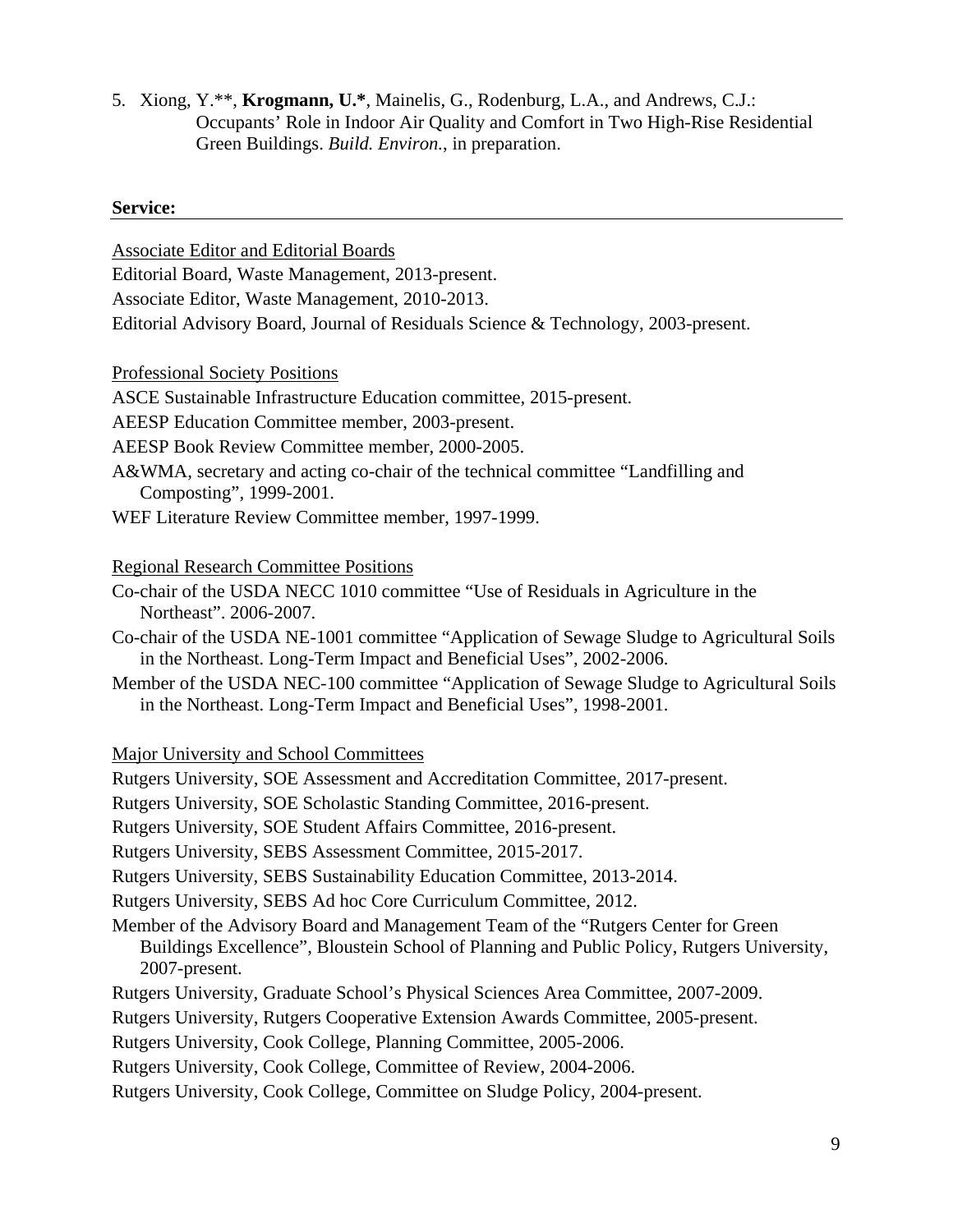Member of the Equine Science Center of the New Jersey Agricultural Experiment Station, 2001 present.

## Peer-review Responsibilities

#### *Proposals*

Reviewer of NSF SBIR, NSF IGERT, NSF Engineering Center, NSF Sustainability and NSF unsolicited proposals, international workshop proposals, 2001-2016. Reviewer of Faculty Research Grants, Rutgers University, 2011. Reviewer of United Arab Emirates NSF Engineering Center proposals, 2008.

#### *Journal Reviews*

Advances in Environmental Research, Chemosphere, Compost Science & Utilization, Critical Reviews in Environmental Science & Technology, Environmental Engineering Science, Environmental Science & Technology, Environmental Research Letters, International Journal of Life-Cycle Assessment, Journal of the American Water Resources Association, Journal of Environmental Engineering (ASCE), Journal of Environmental Management, Journal of Environmental Quality, Journal of Planning Education and Research, Journal of Residuals Science & Technology, Journal of Solid Waste Technology and Management, The Science of the Total Environment, Soil Science, Waste Management, Waste Management & Research, Water Research.

## Conference Organization and Advisory Boards

- Member of the International Advisory Board and reviewer of abstracts for the international conferences "Sardinia Symposium 2011", "Sardinia Symposium 2013" and "Sardinia Symposium 2017"in Santa Margherita di Pula, Italy.
- Member of the planning committee, Food Waste-to-Low Carbon Energy conference, Rutgers University, April 27-28, 2016.
- Co-Organizer of the conference: "Engineering Strategies for a Sustainable Food Supply Chain", funded by the United Engineering Foundation, Princeton University, March 16-17, 2015.
- Organizer of "NSF Self-Sustaining High-Rise Building Workshop" on January 13-14, 2005, March 28, 2008, January 15, 2010 and August 29, 2013 at the Bloustein School of Planning and Public Policy, Rutgers University, New Brunswick, NJ.
- Member of advisory committee of the international conference "Towards the City Surface of Tomorrow" in June 2006 in Vienna, Austria.
- Organizer of conference "Information Exchange about Bioreactor Landfills" for New Jersey solid waste district officials on December 6, 2004, at the Rutgers University Ecocomplex, Florence, NJ.
- A&WMA Composting and other organic waste recycling technologies session organizer and chair, 2000.

#### Other Professional Responsibilities

- Panel Member for film showing, Students for Environmental Awareness, Rutgers University, SEBS, April 23, 2015.
- Participant in Samsung Summer Science program, Rutgers University 4-H, 2014.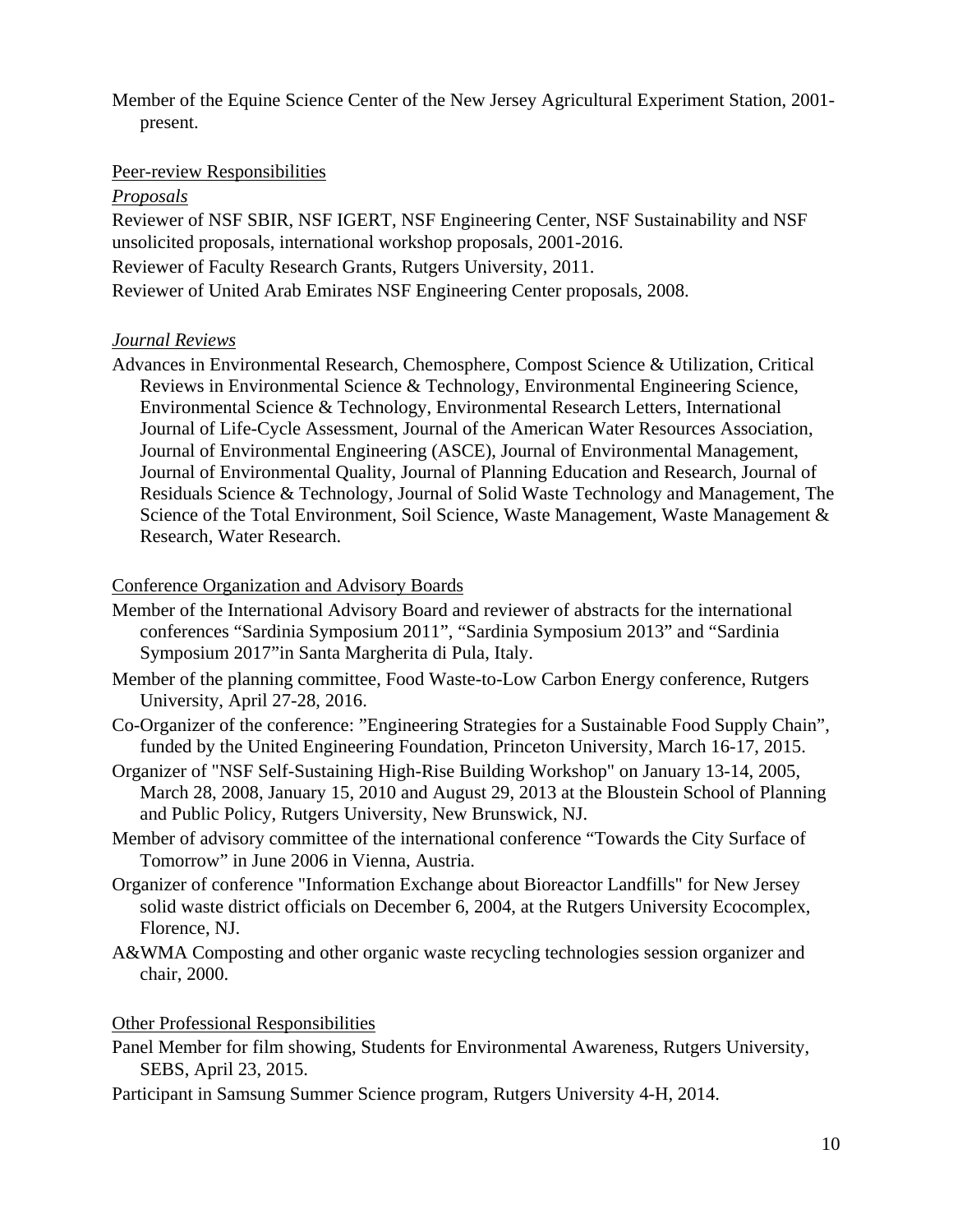Panel about research publishing at the Environmental Sciences Graduate Student miniconference "Pursuing a Successful Career in Science", Rutgers University, February 5, 2012.

Career panel at the Douglass Women in Sustainability Symposium, Rutgers University, October 28, 2011.

- Sabbatical leave with Professor Holger Wallbaum at the Institute for Construction and Infrastructure Management in the Department of Civil, Environmental and Geomatics Engineering at the ETH Zürich, Switzerland, 2011.
- Collaboration with Liberty Science Center to incorporate research findings in its Green Buildings program, 2009-2013.
- Invited participant of workshop entitled "Campus of the Future", ARUP Engineering, December 3-4, 2009, Georgetown Conference Center, Washington, DC,.

Member of jury for Johnson & Johnson Worldwide Sustainability awards, 2007.

NSF Sustainable Engineering Scholar. 2006. Certificate for successful participation in sustainability engineering teaching workshop. July 17-19, 2006, Carnegie Mellon University. Pittsburgh, PA.

Invited participant of WERF/EPA Research Summit. July 28-30, 2003, Alexandria, Va.,

Leading author and host of September 2002 meeting of Responses Working Group "Waste Management, Processing and Detoxification" as part of the Millennium Ecosystem Assessment conducted by a partnership of intergovernmental and non-governmental organizations, 2002-2004. Awarded Zayed International Prize for the Environment (2005).

Member of New Jersey Task Force on Biosolids Utilization, 1995.

Member of the joint composting project in Germany sponsored by UBA (German EPA), 1991- 1995.

Professional Society Memberships

International Waste Working Group member (IWWG).

American Society of Civil Engineers member (ASCE).

International Solid Waste Association member (ISWA).

Association of Environmental Engineering and Sciences Professors member (AEESP).

Department Committees

Civil Engineering Environmental Engineering Faculty Search Committee, 2017.

Curriculum Committee, 2014-present.

Environmental Sciences Cluster Hire Faculty Search Committee, 2008-2009.

Chair, Recruitment & Outreach Committee, 2006-2009.

Environmental Sciences Environmental Chemistry Faculty Search Committee, 2004.

Co-Chair, Extension Specialist in Water Quality Management Search Committee, 2001.

Senior Environmental Engineering Faculty Search Committee, 2001.

Environmental Biological Unit Processing Faculty Search Committee, 2001.

Honors

Fellowship at Rutgers University, Department of Environmental Sciences, Deutscher Akademischer Austauschdienst e.V., 1991.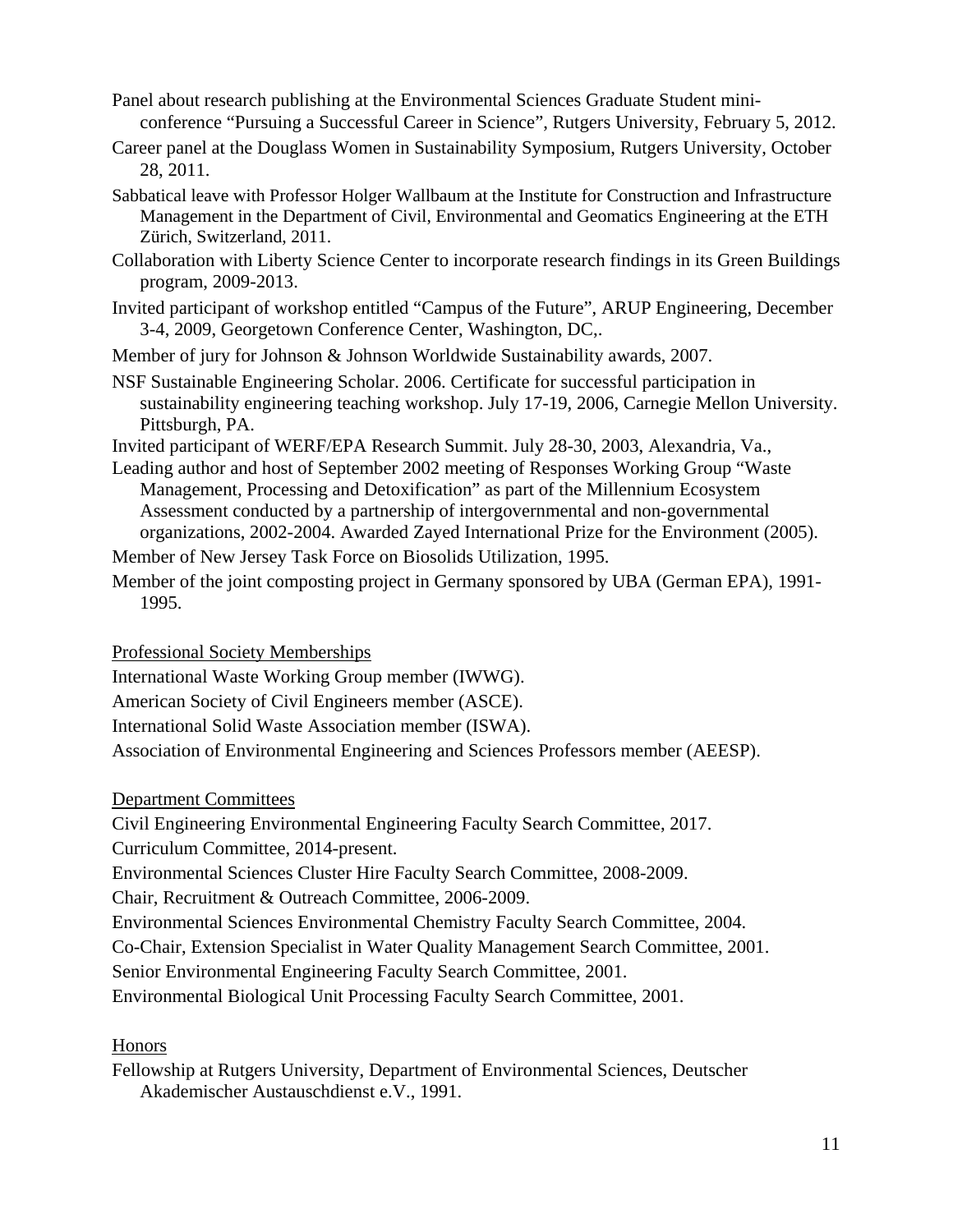**Community Service** 

Main Street Highland Park, 2005 Volunteer of the Year Award, chair of garbage/litter committee.

## **Languages:**

 German, native language English, fluent

## **Teaching Experience:**

|           | 2007-present "Environmental Sustainability: Life-Cycle Assessment Tools", Rutgers<br>University.                                                                                                                                                                                                      |  |  |
|-----------|-------------------------------------------------------------------------------------------------------------------------------------------------------------------------------------------------------------------------------------------------------------------------------------------------------|--|--|
|           | 1996-present "Design in Solid Waste Treatment Systems", Rutgers University.                                                                                                                                                                                                                           |  |  |
| 1999-2012 | "Solid Waste Management & Treatment", concurrently with "Design in Solid"<br>Waste Treatment Systems", Rutgers University.                                                                                                                                                                            |  |  |
| 1996      | "Design in Land Treatment Systems", Rutgers University, taught 12 of 30<br>lectures.                                                                                                                                                                                                                  |  |  |
| 1995-1996 | "Bioresource Engineering Design", Rutgers University, advised a senior design<br>team of four students in the Fall and Spring semesters. The students did a pilot<br>project to design the collection and composting of biodegradable food wastes for<br>the Burlington County Office of Solid Waste. |  |  |
| 1994      | "Material Recovery from Wastes", Technical University of Hamburg-Harburg,<br>taught 5 of 12 lectures.                                                                                                                                                                                                 |  |  |
| 1991-1994 | "Solid Waste Management", Technical University of Hamburg-Harburg, taught 5<br>of 12 lectures each year.                                                                                                                                                                                              |  |  |
| 1993      | Short-course: "Introduction of Biowaste Collection and Composting", Technical<br>University of Hamburg-Harburg, 7 lectures with discussions.                                                                                                                                                          |  |  |
| 1992-1993 | "Material Recovery from Wastes", Technical University of Hamburg-Harburg,<br>taught 2 of 6 lectures each year.                                                                                                                                                                                        |  |  |
| 1992      | Short-course: "Introduction of the "Dual System", Technical University of<br>Hamburg-Harburg" (a new German regulation required recycling and disposal of<br>packaging material), 7 lectures with discussions.                                                                                        |  |  |

# **Advising:**

| Postdoctoral Research/Program Associate Advisor: |           |  |  |
|--------------------------------------------------|-----------|--|--|
| Barbara Rogers (Program Associate)               | 2001-2003 |  |  |
| Mingbo Qu (Post-Doc)                             | 1997-1998 |  |  |
| Lisa Boyles (Program Associate)                  | 1995-2000 |  |  |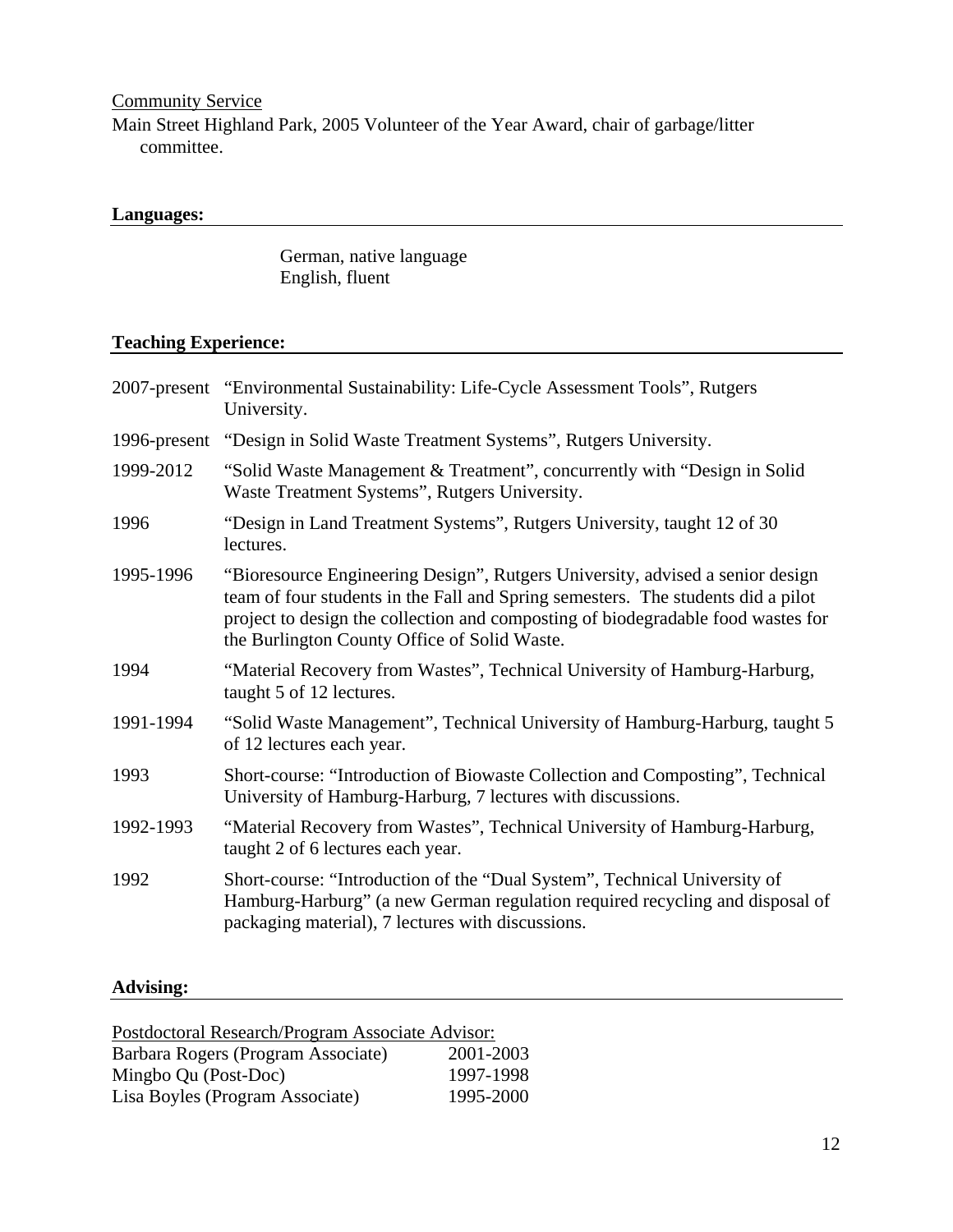| Ph.D. Advisor        |                                                                                                                                                                   |
|----------------------|-------------------------------------------------------------------------------------------------------------------------------------------------------------------|
| Youyou Xiong         | Department of Environmental Sciences, 2009-                                                                                                                       |
| Francis Jordan*      | Department of Environmental Sciences, 2008-                                                                                                                       |
| Ching-Ling Tsai $**$ | "Water Quality Issues and Life-Cycle Energy Consumption of Glass<br>Container Recycling in New Jersey", Ph.D. Dissertation, Environmental<br>Sciences, 2004-2010. |

(\*Winner 1st Place, Ph.D. student poster competition at the New Jersey Water Environment Association (NJWEA) 100th Annual Conference in 2015, \*\*Winner 1st Place, Ph.D. student poster completion at the NJWEA 91st Annual Conference in 2006)

## M.S. Advisor (thesis)

| Rutgers       |                                                                            |
|---------------|----------------------------------------------------------------------------|
| Ross Hull*    | "Characterization of Material Excavated from the Burlington County         |
|               | Landfill", MS Thesis, Environmental Sciences, 1999-2003.                   |
| Paul Romano** | "Reduction of Fecal Streptococcus and Strongyle Eggs, and Release of       |
|               | <i>Aspergillus Fumigatus</i> during Small Scale Composting of Horse Manure |
|               | Mixed with Wood Shavings", MS Thesis, Environmental Sciences, 1999-        |
|               | 2003.                                                                      |

(\*Received SCS Engineers – Montenay/Terrence L. Guest Memorial Scholarship Award in 2000 and PVSC Award from the New Jersey Water Environment Association in 2001, \*\* Received Louis Fontenelli Award from the New Jersey Water Environment Association in 2001)

|  | Technische Universität Hamburg-Harburg/Fachhochschule Hamburg-Bergedorf |
|--|-------------------------------------------------------------------------|
|--|-------------------------------------------------------------------------|

| Dirk Kowalczyk        | "The Potential for Leachate and Gas Pollution from MSW in Landfills",<br>MS Thesis, Bioenvironmental Engineering, 1991-1993. Co-advisor.                                                              |
|-----------------------|-------------------------------------------------------------------------------------------------------------------------------------------------------------------------------------------------------|
| <b>Andreas Maack</b>  | "Natural Organic Constituents and Synthetic Organics in Biowaste<br>Fractions and Their Impact on the Composting Process and Compost<br>Quality", MS Thesis, Bioenvironmental Engineering, 1989-1991. |
| Sabine Franke         | "Composting and Odors", MS Thesis, Bioenvironmental Engineering,<br>1989-1991.                                                                                                                        |
| Wilfried Meyer        | "Methods for Analyzing Compost Maturity", 1986-1988.                                                                                                                                                  |
| <b>Judith Parusel</b> | "Composting of Biowaste and Suggestions for an Implementation in<br>Hamburg", MS Thesis, Bioenvironmental Engineering, 1985-1987.                                                                     |

## M.S. Advisor (coursework)

| Arjun Surendra         | graduated | 2008-2012 | <b>Environmental Sciences.</b> |
|------------------------|-----------|-----------|--------------------------------|
| Catherine MacNeill     | graduated | 2007-2009 | <b>Environmental Sciences.</b> |
| <b>Bhuvnesh Parekh</b> | graduated | 2000-2002 | <b>Environmental Sciences</b>  |
| Hai-Ning Chiang*       | graduated | 1997-1999 | <b>Environmental Sciences</b>  |

(\*Contributed to peer-reviewed journal article: "Selected Nutrients and Heavy Metals in Sewage Sludge from New Jersey POTWs", Received award for poster from New Jersey Water Environment Association in 1999)

Undergraduate Research Advisor Collen Gardina NSF GET UP fellow Appliance Water Consumption 2013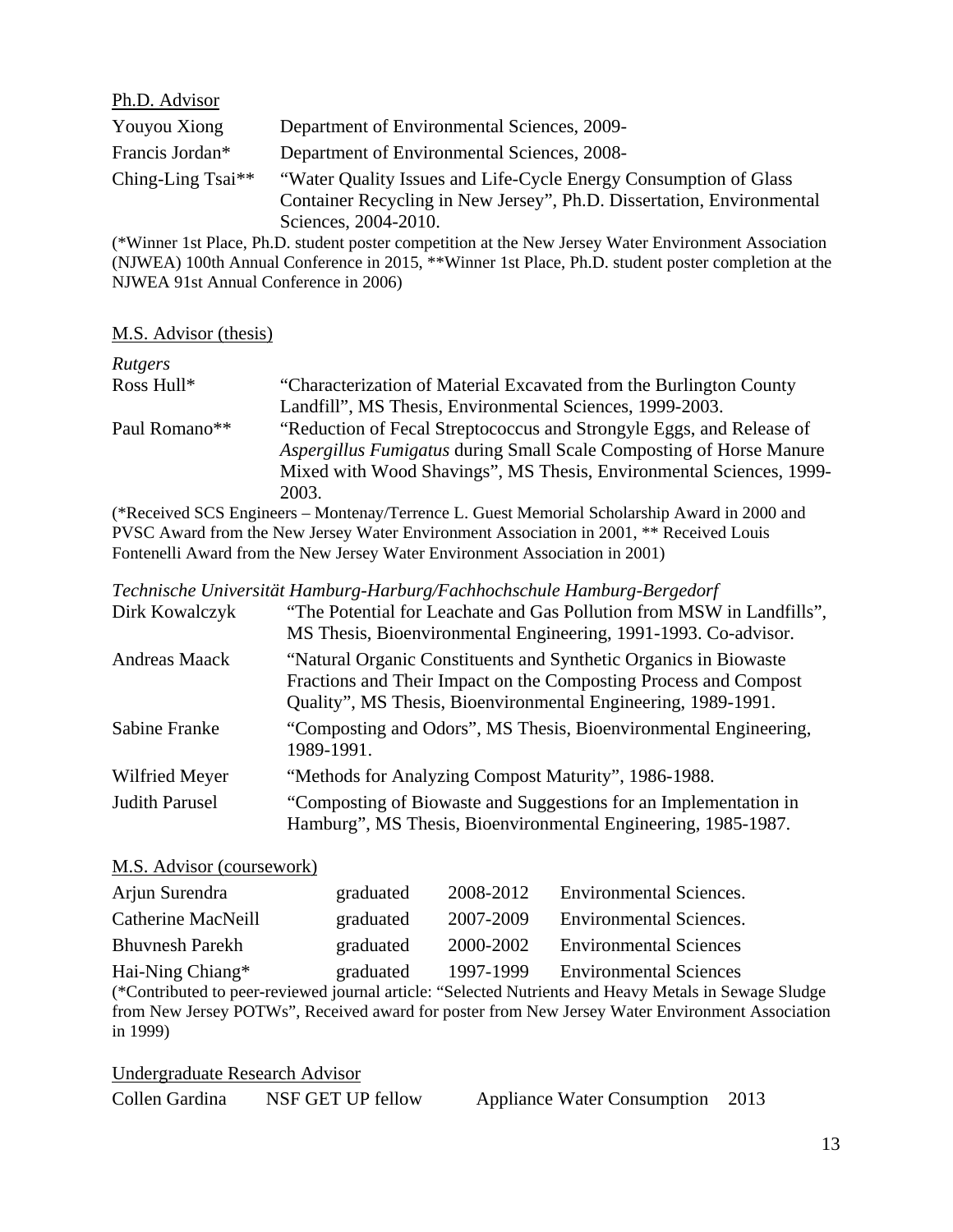| Kate Sullivan                      | <b>NSF REU</b>         | Life-Cycle Assessment -<br>Central vs. On-Site<br><b>Wastewater Treatment</b>               | 2012-2013  |
|------------------------------------|------------------------|---------------------------------------------------------------------------------------------|------------|
| <b>Martin Moisteiro</b><br>Romero* | James J. Slade Scholar | Life-Cycle Assessment – New<br>Jersey vs. Swiss Building                                    | 2008-2010  |
| LaKita Johnson                     | RISE program           | Speciation of Coliforms from<br><b>Glass Cullet Leachate</b><br>(co-advised with Dr. Strom) | 2007       |
| <b>Rachel Holmes</b>               | George H. Cook Scholar | Motivating Changes in<br><b>Manure Handling Practices</b>                                   | 2001-2004. |
| Larry Kasoff                       | George H. Cook Scholar | Vermicomposting vs.<br><b>Traditional Composting</b>                                        | 2001-2002  |
| Friederike Grabbe                  | Undergraduate research | Inventory of Biodegradable<br>Wastes in New Jersey                                          | 1995       |

(\*Wrote peer-reviewed journal article: "Relative Importance of Electricity Sources and Construction Practices in Residential Buildings: A Swiss-US Comparison of Energy Related Life-Cycle Impacts")

# Ph.D, MS Committee Member

| David Chang         | MS (coursework), 2017.                                                                                                                                                           |
|---------------------|----------------------------------------------------------------------------------------------------------------------------------------------------------------------------------|
| Michael Johnson     | "Development, Optimization, and Economic Evaluation of a Novel<br>Attached Growth Algae Cultivation System", Ph.D. Dissertation,<br>Environmental Sciences, 2017.                |
| Xindi Xu            | MS (coursework), 2017.                                                                                                                                                           |
| Daniel Kopp         | "Hydrothermal Vapor Synthesis (HVS) of Inorganic Oxides", Ph.D.,<br>Dissertation, outside member, Material Science and Engineering, 2016.                                        |
| Haibo Tang          | MS (coursework), 2016.                                                                                                                                                           |
| Margaret Garcia     | MS (coursework), 2015.                                                                                                                                                           |
| <b>Jesse Sherry</b> | "Community Supported Sustainability: How Ecovillages Model More<br>Sustainable Community", Ph.D. Dissertation, outside member, Planning<br>and Public Policy, 2014.              |
| Sarat Kannepalli    | "Environmental Issues in Organics Recycling: Reed Bed Biosolids Reuse<br>and Leachate from Woodmulch Stockpiles", Ph.D. Dissertation,<br>Environmental Sciences, 2014.           |
| Vandana Subroy      | "Hydraulic Properties of Recycled Wood Material, MS Thesis,<br>Environmental Sciences, 2013.                                                                                     |
| David Babson        | "Enhancing Energy Recovery from Biomass Waste Streams – From<br>Mega-Landfills and Biorefineries to Microbial Communities", Ph.D.<br>Dissertation, Environmental Sciences, 2010. |
| Feng Qiao           | "Biofilter Removal of Methane from Contaminated Air", Ph.D.<br>Dissertation, Environmental Sciences, 2007.                                                                       |
|                     | Javier Ramirez-Perez "Aerobic Biodegradation Kinetics of Solid Organic Wastes on Earth and<br>for Application in Space", Ph.D. Dissertation, Environmental Sciences,<br>2005.    |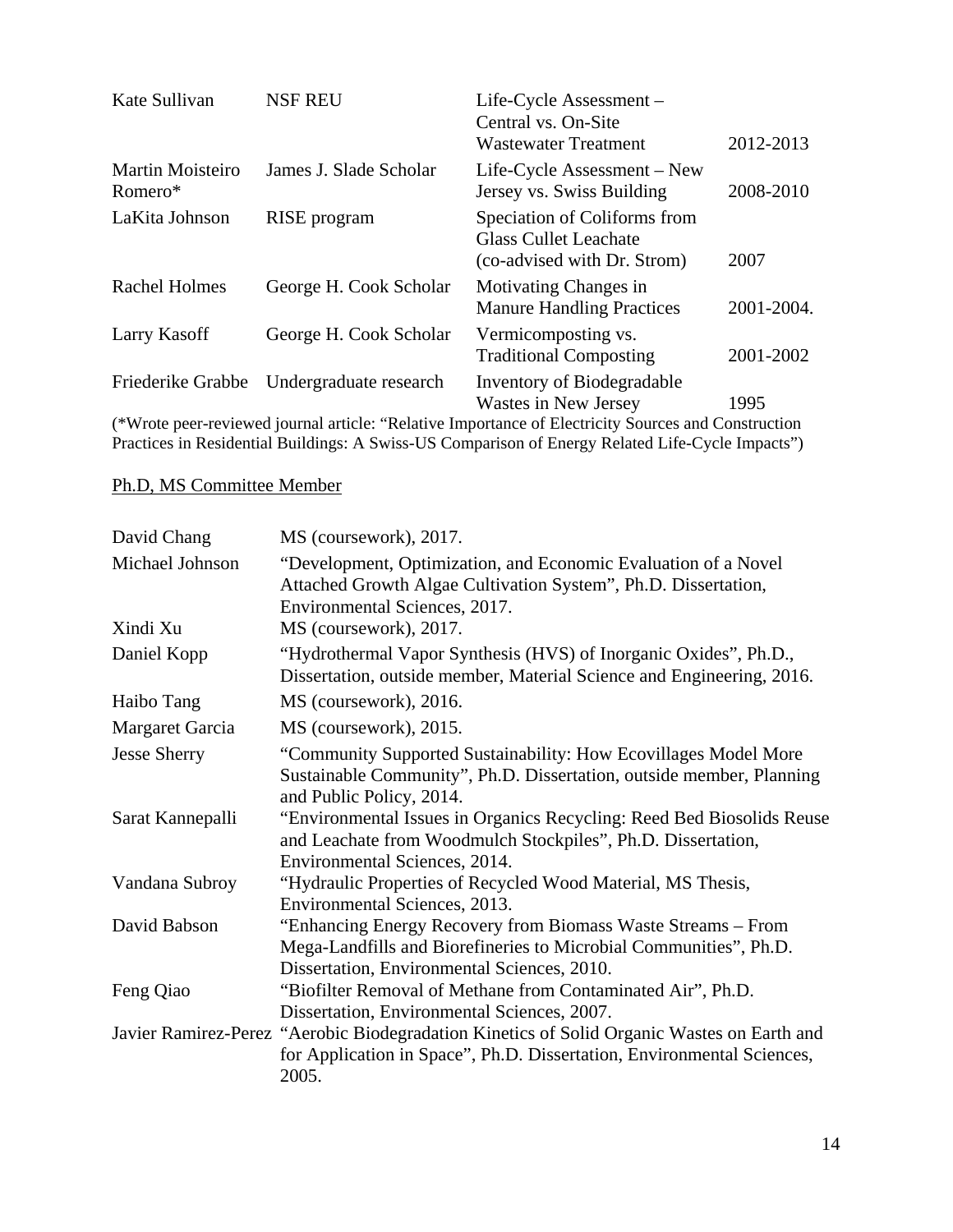| "Selenite Reduction by Selected Aerobic Wastewater Treatment Microbial |
|------------------------------------------------------------------------|
| Communities and Response of Isolates to Selenite", Ph.D. Dissertation, |
| Environmental Sciences, 2002.                                          |
| MS (coursework), 2000.                                                 |
| MS (coursework), 1997.                                                 |
|                                                                        |

| Ph.D. Qualifier Committee Member |  |  |  |  |
|----------------------------------|--|--|--|--|
|----------------------------------|--|--|--|--|

| Daniel Kopp                                                  | 2015      | Material Science and Engineering                                                                                                         |
|--------------------------------------------------------------|-----------|------------------------------------------------------------------------------------------------------------------------------------------|
| <b>Ryan Anderson</b>                                         | 2015      | Material Science and Engineering                                                                                                         |
| Michael Johnson                                              | 2015      | <b>Environmental Sciences</b>                                                                                                            |
| Sunirat Rattana                                              | 2012      | <b>Environmental Sciences</b>                                                                                                            |
| Sarat Kannepalli                                             | 2009      | <b>Environmental Sciences</b>                                                                                                            |
| Igor Madon                                                   | 2009      | Environmental Sciences, University of Nova<br>Gorica, Slovenia                                                                           |
| David Babson                                                 | 2008      | <b>Environmental Sciences</b>                                                                                                            |
| Feng Qiao                                                    | 2007      | <b>Environmental Sciences</b>                                                                                                            |
| Adewale Adewunmi                                             | 2006      | <b>Environmental Sciences</b>                                                                                                            |
| <b>Javier Ramirez-Perez</b>                                  | 2001      | <b>Environmental Sciences</b>                                                                                                            |
| Archana Supraneka                                            | 1998      | <b>Environmental Sciences</b>                                                                                                            |
| Undergraduate Co-op Advisor                                  |           |                                                                                                                                          |
| Amanda Giesler                                               | 2007      | <b>Rutgers Cooperative Extension</b>                                                                                                     |
| Greg Rusciano                                                | 1999      | NJ Solid Waste Policy Group at Rutgers, Assistant<br>to the Coordinator of the Solid Waste Policy Group                                  |
| Melanie Trupo                                                | 1999      | <b>Rutgers Cooperative Extension</b>                                                                                                     |
| Christine Wiederhold*<br>Metals")                            | 1998      | <b>Rutgers Cooperative Extension</b><br>(*Wrote "Land Application of Sewage Sludge (Biosolids), Fact Sheet #6: Soil Amendments and Heavy |
| Michael Pokler                                               | 1996      | Union County Bureau of Environmental Affairs,<br>Recycling Assistant.                                                                    |
| <b>Thomas Battagliese</b>                                    | 1996      | <b>NJEE</b> Environmental Assistant                                                                                                      |
| Jeffrey Zuber                                                | 1995      | Union County Bureau of Environmental Affairs,<br>Recycling Assistant.                                                                    |
| <b>Graduate Research Internship/Special Problems Advisor</b> |           |                                                                                                                                          |
| Givette Esquerra                                             | 2016      | <b>Waste Composition Study</b>                                                                                                           |
| Anna Rubenchik                                               | 2010-2012 | Monitoring Plug-Loads in Green Buildings                                                                                                 |
| Lothar Tröger                                                | 2000      | <b>Horse Manure Composting</b>                                                                                                           |
| Archana Supraneka                                            | 1998      | <b>Horse Manure Composting</b>                                                                                                           |

| Research Experience for Teachers in Engineering  |      |                           |
|--------------------------------------------------|------|---------------------------|
| Roger Cavallo, Plainfield Public School District | 2012 | <b>Stockpile Research</b> |
| Oscar Feijoo, Plainfield Public School District  | 2012 | <b>Stockpile Research</b> |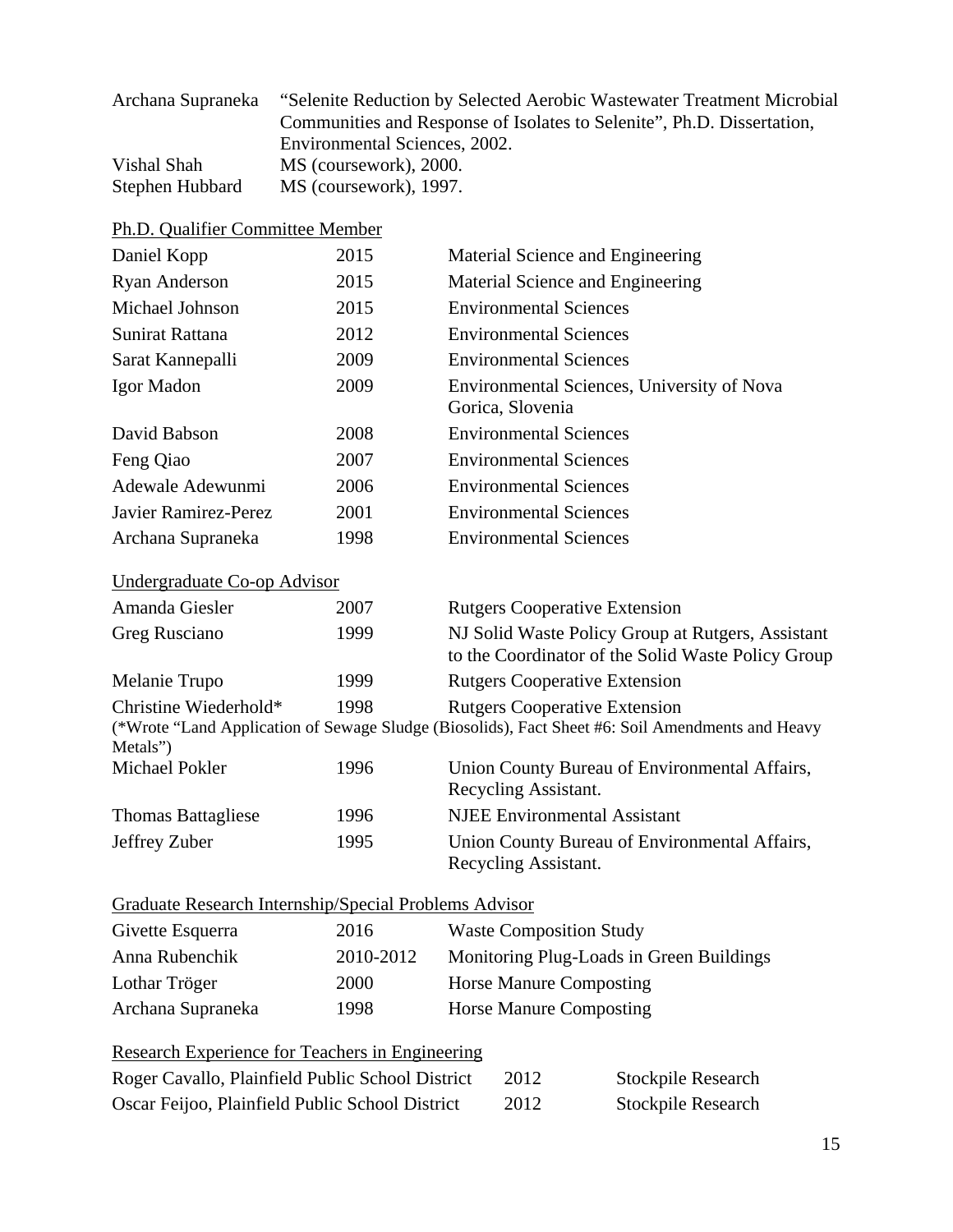#### **Extension Publications:**

- 1. Barker, A., Harrison, E., Hay, A., Krogmann, U., McBride, M., McDowell, W., Richards, B., Steenhuis, T., Stehouwer, R.: Guidelines for Application of Sewage Biosolids to Agricultural Lands in the Northeastern US. Edited by Harrison E. and Krogmann, U. Rutgers Cooperative Cooperative Extension Bulletin #317, 2007, 36 pp.
- 2. Krogmann, U., Rogers, B.F., Westendorf, M.L.: Best Management Practices for Horse Manure Composting on Small Farms. Rutgers Cooperative Extension Bulletin #E307, 2006, 9 pp.
- 3. Westendorf, M.L., Krogmann, U.: Horse Manure Management: Bedding Use. Rutgers Fact Sheet #FS537, 2006, 3 pp.
- 4. Heckman, J.R., Krogmann, U.: Nutrient Management of Applied Grass Clippings. Rutgers Fact Sheet #FS1023, 2006, 2 pp.
- 5. Westendorf, M., Krogmann, U.: Horses and Manure. Rutgers Fact Sheet #FS036, 2004, 4 pp.
- 6. Krogmann, U., Rogers, B.F., Boyles, L.S., Bamka, W.J., Heckman, J.R.: Guidelines for Land Application of Non-Traditional Organic Wastes (Food-Processing By-Products and Municipal Yard Wastes) on Farmlands in New Jersey. Rutgers Fact Sheet #E281, 2003, 21 pp.
- 7. Rutgers Cooperative Extension Working Group: Guidelines for the Land Application of Sewage Sludge for New Jersey Agriculture. Edited by Krogmann, U., Boyles, L.S., Heckman, J.R. Rutgers Cooperative Extension Bulletin #E228, 2001, 50 pp.
- 8. Rutgers Cooperative Extension Working Group: Land Application of Sewage Sludge (Biosolids), #1: Questions to Ask Before Considering Application on Farmland. Rutgers Fact Sheet #951, 1999, 2 pp.
- 9. Krogmann, U., Boyles, L.S.: Land Application of Sewage Sludge (Biosolids), #2: Regulations. Rutgers Fact Sheet #952, 1999, 3 pp.
- 10. Krogmann, U., Boyles, L.S.: Land Application of Sewage Sludge (Biosolids), #3: Different Types of Sewage Sludge. Rutgers Fact Sheet #953, 1999, 3 pp.
- 11. Rutgers Cooperative Extension Working Group: Land Application of Sewage Sludge (Biosolids), #4: Guidelines for Land Application in Agriculture. Rutgers Fact Sheet #954, 1999, 6 pp.
- 12. Krogmann, U., Boyles, L.S.: Land Application of Sewage Sludge (Biosolids), #5: Heavy Metals. Rutgers Fact Sheet #955, 1999, 3 pp.
- 13. Krogmann, U., Heckman, J.R., Boyles, L.S. and Wiederhold, C.: Land Application of Sewage Sludge (Biosolids), #6: Soil Amendments and Heavy Metals. Rutgers Fact Sheet #956, 1999, 4 pp.
- 14. Krogmann, U., Boyles, L.S.: Land Application of Sewage Sludge (Biosolids), #7: Organic Contaminants. Rutgers Fact Sheet #957, 1999, 4 pp.
- 15. Krogmann, U., Boyles, L.S.: Land Application of Sewage Sludge (Biosolids), #8: Pathogens. Rutgers Fact Sheet #958, 1999, 3 pp.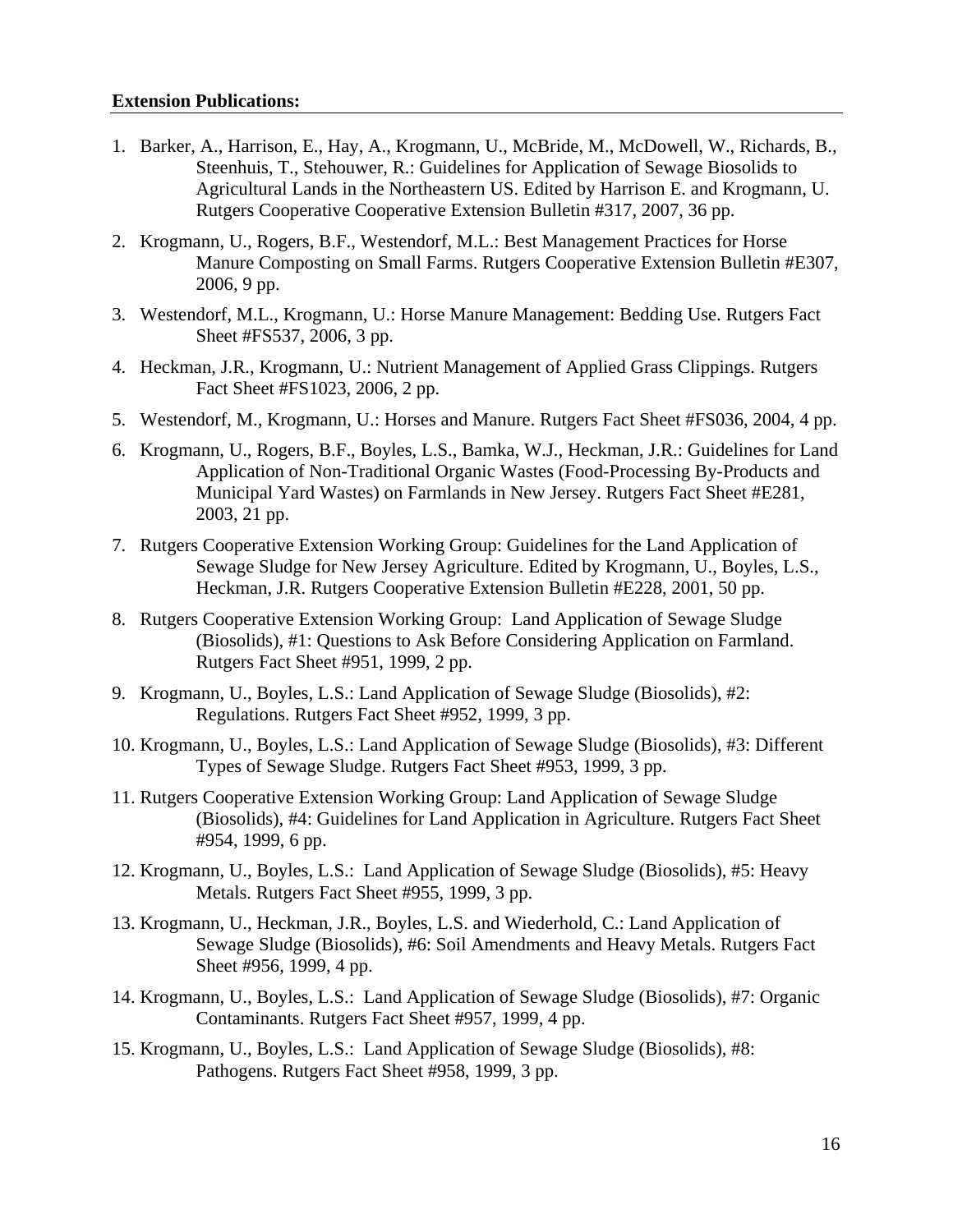#### **Books:**

1. Krogmann, U.: Kompostierung - Grundlagen zur Einsammlung und Kompostierung von Bioabfällen unterschiedlicher Zusammensetzung (Analysis of biowastes generated by separate collection and of composting various mixtures of biowaste fractions). 437 pages. Hamburger Berichte zur Abfallwirtschaft, Volume 7, Economica Verlag, Bonn/Germany, 1994.

## **Book Chapters:**

- 1. Krogmann, U., Liban, C.B., Puppala, A.J. and Reddy, K.R: Waste Management: Conservation, Reuse and Recycling of Materials and Components. In: Engineering for Sustainable Communities: Principles and Practices, Kelly, W., Luke, B., Wright, R., ASCE, Reston, Va., 2017, pp. 223-236.
- 2. Krogmann, U., Körner, I. and Diaz, L.F.: Composting: Technology. In: Solid Waste Technology and Management, Christensen, T.H. (ed.), John Wiley & Sons, Chichester, UK, 2010, pp. 533-568.
- 3. Boldrin, A., Körner, I., Krogmann, U. and Christensen, T.H.: Composting: Mass Balances, Product Quality and Unit Process Inventory. In: Solid Waste Technology and Management, Christensen, T.H. (ed.), John Wiley & Sons, Chichester, UK, 2010, pp. 569-582.
- 4. Krogmann, U.: Composting. In: Spinosa, L., Vesilind, P.A. (eds.) Sludge to Biosolids, London/UK, IWA Publishing, 2001, pp. 259-277.
- 5. Krogmann, U. and Körner, I.: Technology and Strategy of Composting. In: Rehm, H.-J., Reed, G., Pühler, A., Stadler, P. (series eds.) Biotechnology. Klein, J., Winter, J. (eds.) Environmental Processes III- Solid Waste and Waste Gas Treatment, Preparation of Drinking Water, vol. 11c, Weinheim, New York, Wiley - VCH, 2000, pp. 127-150.
- 6. Krogmann, U.: Vergärung oder Kompostierung? (Anaerobic digestion or composting?). In: Märkl, H. and Stegmann, R. (eds.). Anaerobe Behandlung von festen und flüssigen Rückständen, DECHEMA Monographien, vol. 130, Weinheim/Germany, VCH, 1994, pp. 231-248.

## **Journal and Newsletter Articles (not refereed):**

- 1. Krogmann, U.: Waste composting for urban and peri-urban agriculture: closing the ruralurban nutrient cycle in Sub-Saharan Africa. *Soil Sci.,* 168(2), 2003, 147-148.
- 2. Hamel, S., Heckman, J.R. and Krogmann, U.: Yard waste and trash don't mix. *Landscaper* 13(10), 1999, 23.
- 3. Heckman, J.R. and Krogmann, U.: Yard waste and trash don't mix. *Plant and Pest Advisory, Landscape Nursery and Turf Edition* 5(12), 1999, 2.
- 4. Krogmann, U.: Quantity and Quality of Separately Collected Biowaste in West Germany.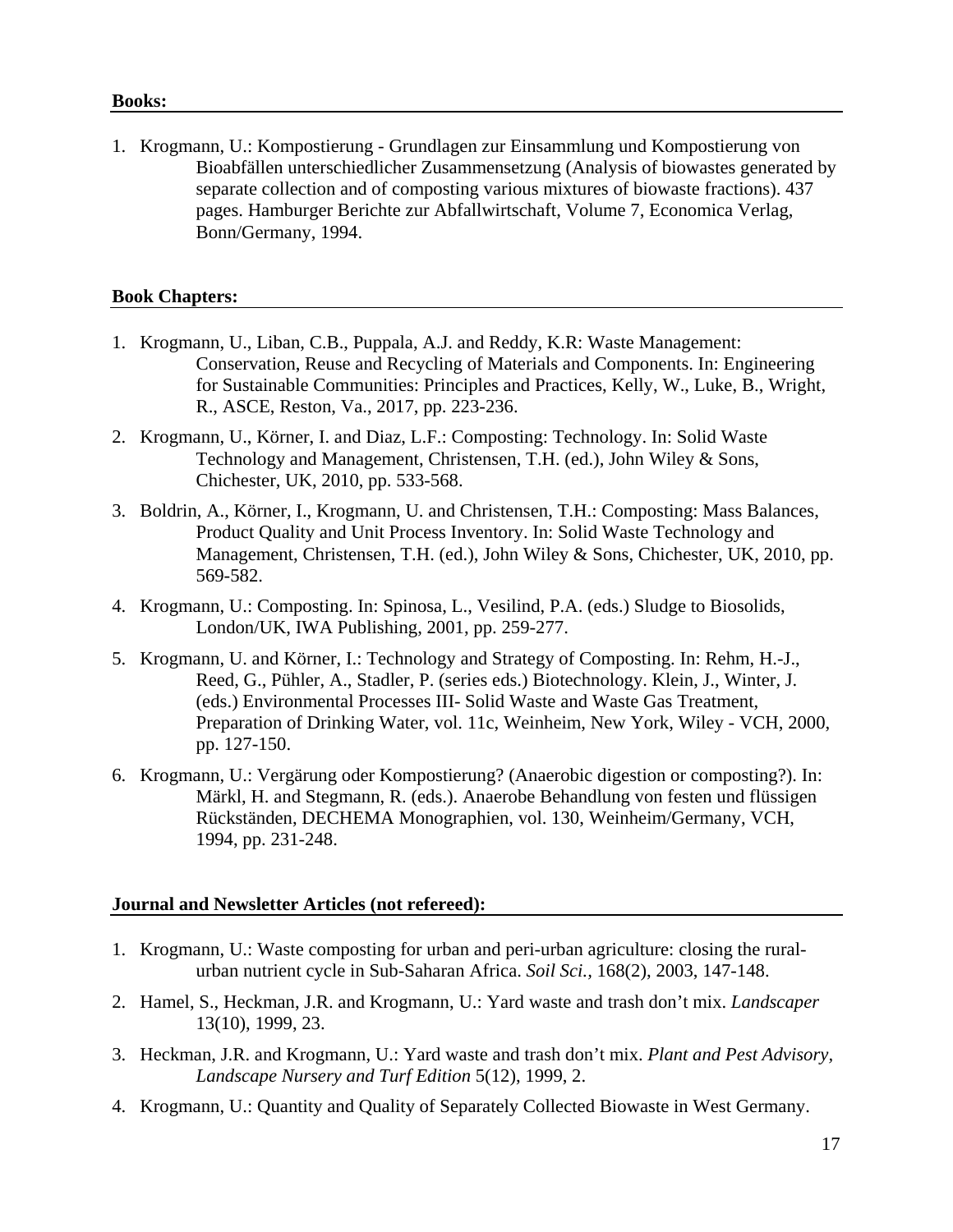*Acta Horticulturae* 302, 1992, 45-50.

#### **Conference Proceedings:**

- 1. Krogmann, U., Giménez, D., Miskewitz, R., Kannepalli, S., Subroy, V., and Strom, P.F.: An Investigation of Quantity and Quality of Runoff from Wood Mulch Stockpiles. Proceedings of the 14<sup>th</sup> International Waste Management Landfill Symposium in S. Margherita di Pula/Italy on September 30 – 4 October, 2013, published by CISA, Padova/Italy, 8 pp.
- 2. Xiong, Y., Krogmann, U., Rodenburg, L., and Senick, J.S.: Impact of Green Renovation Practices on Indoor Quality. Conference Proceedings of the 104<sup>th</sup> Air & Waste Management Association Conference & Exposition in Orlando, FL on June 21-24, 2011, published by the Air & Waste Management Association, Pittsburgh, PA, 5 pp.
- 3. Krogmann, U., Andrews, C.J., Jordan, F.C., Rubenchik, A., Surendra, A., and Xiong, Y.: Water and Energy End-Use Measurements in Apartments in a Residential High-Rise Building in the Northeast. Conference Proceedings of "Engineering Sustainability 2011" in Pittsburgh, PA on April 10-12, 2011, published by Mascaro Center for Sustainable Innovation at the University of Pittsburgh, Pittsburgh, PA, 2 pp.
- 4. Xiong, Y., Mainelis, G., and Krogmann, U.: Indoor Air Quality in a Green Residential High-Rise Building in the US. Proceedings of the  $7<sup>th</sup>$  International Conference on Indoor Air, Ventilation and Energy Conservation in Buildings in Syracuse, NY on August 15-18, 2010, published by Syracuse University, Syracuse, NY, 8 pp.
- 5. Krogmann, U., Minderman, N., Senick, J.S., and Andrews, C.J.: Life-Cycle Assessment of a Green Educational Building: A Case-Study. Proceedings of the US Israel Workshop on Sustainable Buildings – Materials and Energy (online), in Haifa/Israel on July 12- 13, 2010, published by Technion, Haifa/Israel, 2 pp.
- 6. Babson, D., Krogmann, U., Fennell, D., and Ravit, B.: Development of a Dynamic Energy Balance to Assess Operating Efficiency of the Burlington County Bioreactor Landfill in New Jersey (USA). Eleventh International Landfill Symposium in S. Margherita di Pula/Italy on 1-5 October, 2007, published by the Environmental Sanitary Engineering Centre, Cagliari/Italy, 10 pp.
- 7. Heckman, J.R., Krogmann, U., and Westendorf, M.: Results from a Survey for Yard Waste Management and a Proposal for Composting. 2005 Turfgrass Proceedings from the New Jersey Turfgrass Expo in New Brunswick, NJ, on December 6-8, 2005, published by the Rutgers Center for Turfgrass Science, New Brunswick, NJ, pp. 277- 278.
- 8. Krogmann, U., Rogers, B.F., Boyles, L.S., Heckman, J.R., and Bamka, W.: Best Management Practices for the Use of Non-Traditional Organic Wastes in Agriculture in New Jersey/USA. Proceedings of the "Nineteenth International Conference on Solid Waste Technology and Management" in Philadelphia, PA, on March 21-24, 2004, published by the University of Pennsylvania, 6 pp.
- 9. Krogmann, U., Westendorf, M.L., Rogers, B.F., and Romano, P.V.: Best Management Practices for Horse Manure Composting on Small Farms in Monmouth County/New Jersey (USA). Proceedings of the Fourth International Conference of ORBIT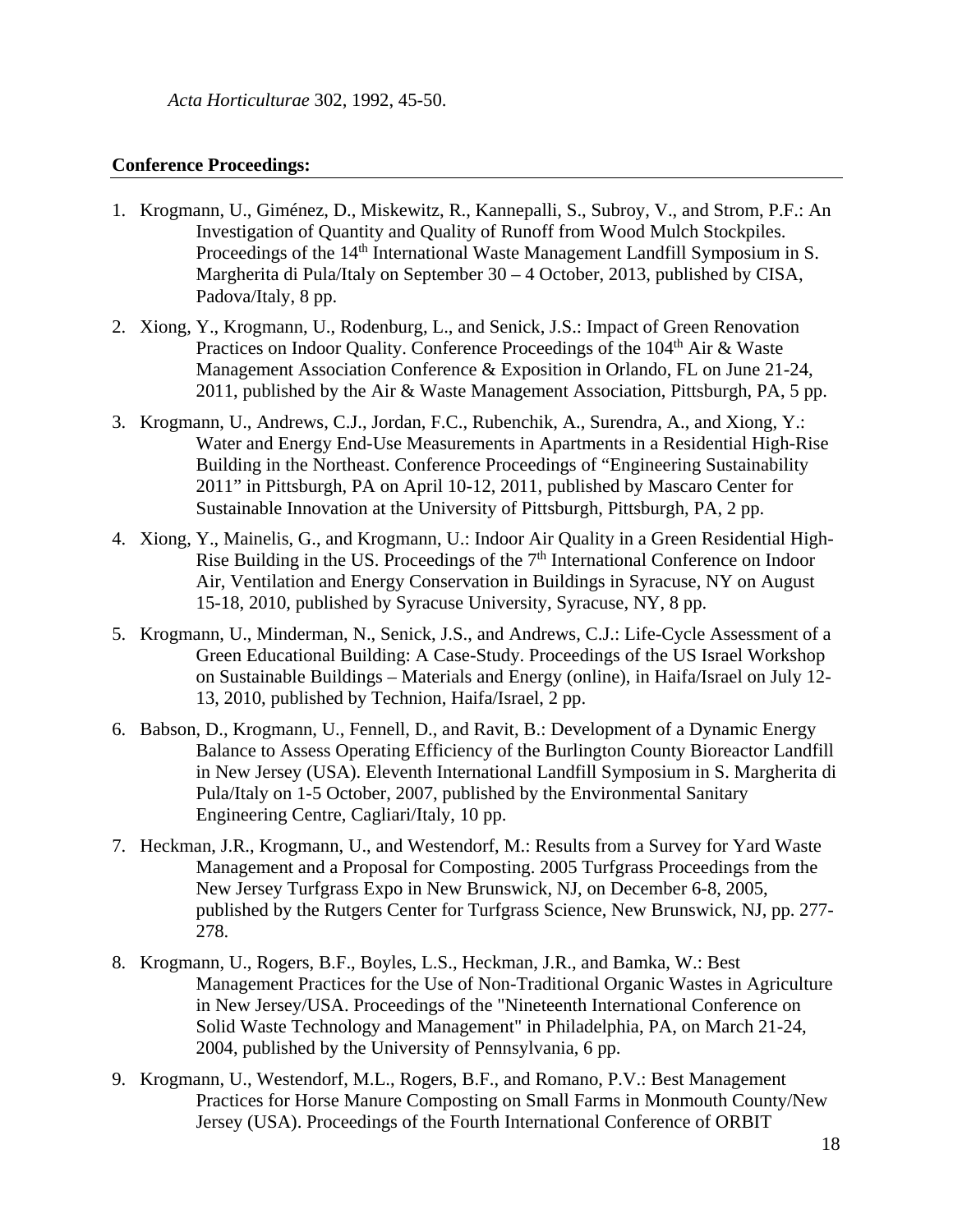Association on Biological Processing of Organics: Advances for a Sustainable Society (Part 1) in Perth/Australia on 30 April - 2 May, 2003, published by Centre for Organic Waste Management, Murdoch University, Perth/Australia, pp. 366-374.

- 10. Krogmann, U.: Basics of Solid Waste Composting. 2002 A&WMA Annual Meeting Proceedings in Baltimore, MD, on June 23-27, 2002 (CD-ROM), 13 pp.
- 11. Krogmann, U., Romano, P.V., and Westendorf, M.: Reduction of Fecal Streptococci and Strongyle Eggs during Small-Scale Composting of Horse Manure Mixed with Wood Shavings. Proceedings of 2002 International Symposium "Composting and Compost Utilization" in Columbus, OH, on 6-8 May, 2002, published by Ohio State University (CD-ROM), 12 pp.
- 12. Hull, R.M., Krogmann, U., and Strom, P.F.: Characterization of Municipal Solid Waste (MSW) Reclaimed from a Landfill. Proceedings of the Eighth International Landfill Symposium in S. Margherita di Pula/Italy on 1-15 October, 2001, published by the Environmental Sanitary Engineering Centre, Cagliari/Italy, pp. 567-576.
- 13. Krogmann, U. and Gibson, V.: Land Application of Sewage Sludge: Perceptions of New Jersey Vegetable Farmers. Proceedings of International Solid Waste Association World Congress 2000 in Paris/France on July 3-7, 2000 (CD-ROM), 4 pp.
- 14. Goldfarb, W. and Krogmann, U.: Legal Problems regarding Land Application of Sewage Sludge in the United States. Proceedings of the 1st International Conference of the International Water Association in Paris/France on July 3-7, 2000 (CD-ROM), 8 pp.
- 15. Krogmann, U., Goldfarb, W., Gibson, V., and Boyles, L.S.: Land Application An Extension Perspective. Proceedings of the NSF sponsored workshop "Biosolids Management in the 21<sup>st</sup> Century" in College Park, MD, on April 10-11, 2000, published by the Department of Civil & Environmental Engineering, University of Maryland, pp. 161-167.
- 16. Krogmann, U.: Leachates, Condensates and Effluents Released from Composting Facilities Processing Source-Separated Food and Yard Waste. 1999 A&WMA Annual Meeting Proceedings in St. Louis, MO, on June, 1999 (CD-ROM), 8 pp.
- 17. Krogmann, U. and Boyles, L.: Best Management Practices for the Land Application of Non-Traditional Organic Wastes in Agriculture. Proceedings of SWANA's WASTECON 1998 and International Solid Waste Association World Congress 1998 in Charlotte, NC, on October 27-29, 1998, published by SWANA, pp. 613-618.
- 18. Krogmann, U. and Qu, M.: Landfill Mining in the United States. Proceedings of the Sixth International Landfill Symposium in S. Margherita di Pula/Italy on October 13-17, 1997, published by the Environmental Sanitary Engineering Centre, Cagliari/Italy, pp. 543-552.
- 19. Krogmann, U.: Anforderungen an die Klärschlamm- und Kompostqualität: Ein deutschamerikanischer Vergleich (Biosolids and Composting Quality Criteria: A Comparison between Germany and the US). In: Stegmann, R. (ed.). Neue Techniken der Kompostierung. Hamburger Berichte zur Abfallwirtschaft, vol. 11, Economica Verlag, Bonn/Germany, 1996, pp. 291-302.
- 20. Krogmann, U.: Anaerobic Digestion or Composting for Waste Pretreatment. Proceedings of the Fifth International Landfill Symposium in S. Margherita di Pula/Italy on 2-6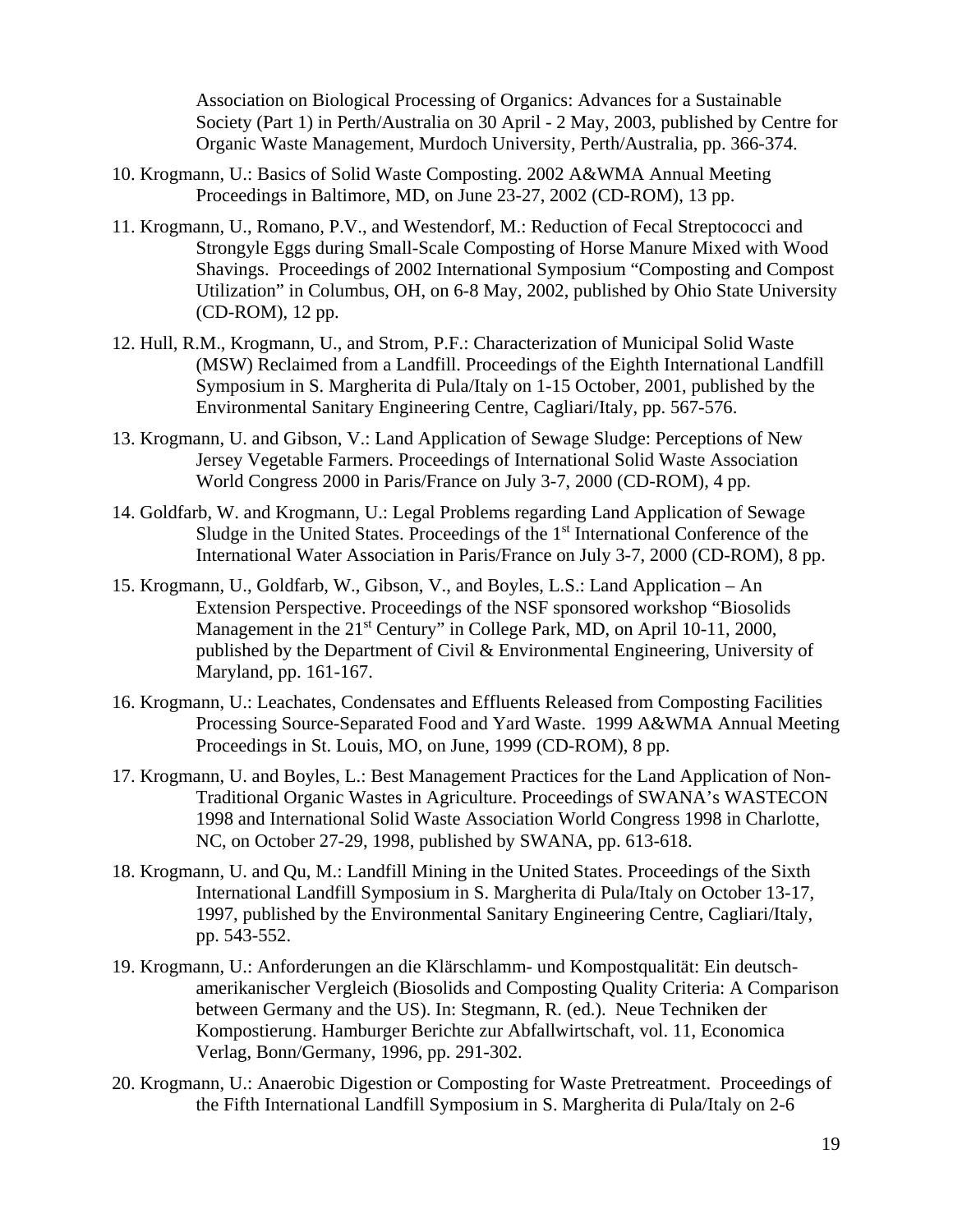October, 1995, published by the Environmental Sanitary Engineering Centre, Cagliari/Italy, pp. 937-945.

- 21. Krogmann, U. and van Raaij, E.: Compost Quality Related to Different Community Types. Proceedings of the First International Symposium of Biological Waste Management "A Wasted Chance?" in Essen/Germany on April 4-6, 1995, published by the University of Essen, pp. S 56-1 - S 56-8.
- 22. Krogmann, U.: Odor Emissions of Different Organic Substrates. Proceedings of the "Tenth International Conference on Solid Waste Management" in Philadelphia, PA, on November 13-16, 1994, published by the University of Pennsylvania, pp. 4D-1 - 4D-8.
- 23. Krogmann, U.: Probleme der getrennten Sammlung (Issues in separate collection of MSW). Proceedings of ATV-Fortbildungskurs G/6 "Abfall – Vermeiden, Vermindern, Entsorgen" in Fulda, Germany on October 6-8, 1994, published by ATV, pp. 5/1- 5/19.
- 24. Krogmann, U.: Effect of Different Pretreatments on Landfill Emissions. Proceedings of the Fourth International Landfill Symposium in S. Margherita di Pula/Italy on October 11-15, 1993, published the Environmental Sanitary Engineering Centre, Cagliari/Italy, pp. 2029-2036.
- 25. Krogmann, U.: Möglichkeiten zur Steuerung des Kompostierungsprozesses zur Verfahrensoptimierung, zur Minimierung von Emissionen und Verbesserung der Kompostqualität (Possibilities of regulating the composting process for optimizing the process, minimizing odors and leachate and improving compost quality). In: Gallenkemper, Doedens, Stegmann (eds.). 3. Münsteraner Abfallwirtschaftstage - Vermeidung und Verwertung in Betrieb und Kommune, Fachhochschule Münster, Münster/Germany, 1993, pp. 285-290.
- 26. Krogmann, U.: Dynamic and Quasi-dynamic Composting Systems. Proceedings of the Second International Forum "Resource Recovery from Waste" in Imola/Italy on September 21-24, 1992, published by the Municipal Government of Imola, pp. 255- 266.
- 27. Krogmann, U.: Separate Collection of Biowaste. Proceedings of the "Sixth International Conference on Solid Waste Management and Secondary Materials" in Philadelphia, PA, on December 4-7, 1990, published by the University of Pennsylvania, pp. C6-1 - C6-6.
- 28. Krogmann, U.: Einsammlung von Bioabfällen im Stadtbereich (Separate collection of biowaste in the city). Proceedings of the Environmental Exhibition '90 in Neumünster/Germany on June 7-10, 1990, published by Innova GmbH, Neumünster, pp. 304-312.
- 29. Krogmann, U.: Separate Collection of Biowaste. Proceedings of the First International Forum "Resource Recovery from Waste" in Imola/Italy on May 15-18, 1990, published by the Municipal Government of Imola, pp. L1-L10.
- 30. Stegmann, R. and Krogmann, U.: Composting of the Organic Fraction of Municipal Solid Wastes Separated through Selected Collection. Proceedings of the International Symposium "Compost Production and Use" in S. Michelle all'Adige, Italy on June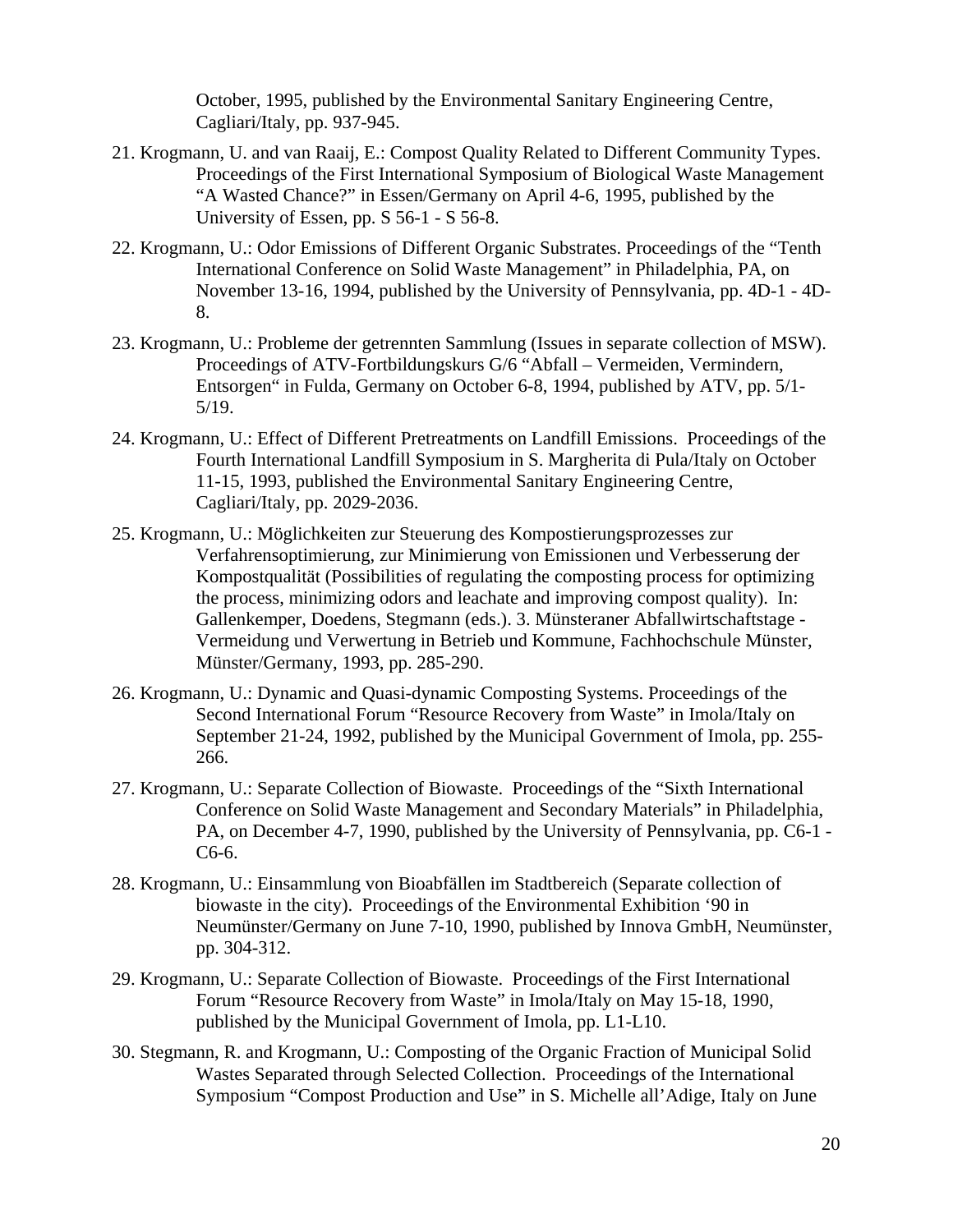20-23, 1989, published by the Instituto Agrario Provenciale S. Michele a/A. – Trento, pp. 147-158.

- 31. Krogmann, U.: Menge und Zusammensetzung der erfaßten Bioabfälle (Quantity and Quality of Biowaste). In: Berichte der Fachhochschule Münster, no. 9, Münster/Germany, 1989, published by the Fachhochschule Münster, pp. 187-194.
- 32. Krogmann, U.: Separate Collection and Composting of Putrescible Municipal Waste (MSW) in West Germany. In: ISWA 88 PROCEEDINGS of the 5th International Solid Wastes Conference, vol. 1, Academic Press, London, San Diego, 1988, pp. 57-63.

#### **Abstracts:**

- 1. Patton, A.P., Calderon, L., Xiong, Y., Wang, Z., Senick, J.S., Sorensen-Allacci, M., Plotnik, D., Wener, R., Andrews, C.J., Krogmann, U., and Mainelis , G. 2015. Airborne Particulate Matter in Multi-Family Green Buildings, 34<sup>th</sup> Annual Conference of the American Association of Aerosol Research, Minneapolis, MN.
- 2. Krogmann, U. and Sullivan, K. 2015. Life-Cycle Assessment of Centralized versus On-Site In-Building Wastewater Treatment. Life-Cycle Assessment XV, Vancouver/Canada.
- 3. Jordan, F.J. and Krogmann, U. 2015. Can the Inclusion of User Activities Improve Water Consumption Predictions. 100<sup>th</sup> NJWEA Annual Conference, Atlantic City, NJ.
- 4. Jordan, F.J. and Krogmann, U. 2014. Water Consumption in Green Residential High-Rise Buildings: Two Case Studies in the Northeastern US. 2014 UCOWR/NTWR/CUAHSI Annual Conference: Water Systems, Science, and Society under Global Change in Medford, MA.
- 5. Xiong, Y., Krogmann, U., Mainelis, G., Rodenberg, L.A., and Andrews, C.J. 2013. Indeterminate Indoor Air Quality in Green Buildings. A Case-Study in a Residential High-Rise Building in the Northeastern US. Environmental Health, Boston, MA.
- 6. Andrews, C.J., Hewitt, E., and Krogmann, U. 2012. Evaluating a Green Luxury Rental High-Rise Apartment Building in NYC. 22th IAPS: Human Experience in the Natural and Built Environment: Implications for Research Policy and Practice, Glasgow/UK, pp. 56-57.
- 7. Andrews, C.J., Krogmann, U., Senick, J.S., Wener, R., Hewitt. E., Jordan, F., and Sorensen-Allacci, M. 2012. Using Survey Research to Understand Occupant Perceptions and Behavior in Urban Green Buildings. Symposium on Planning Healthy, Sustainable Communities celebrating the 20<sup>th</sup> Anniversary of the Edward J. Bloustein School of Planning & Public Policy, New Brunswick, NJ.
- 8. Krogmann, U. and Silver, D. 2012. Science Masters Program (SMP) in Sustainability: Fueling Innovation through Graduate Education. Symposium Abstracts of SETAC Europe 18th LCA Case Study Symposium, Copenhagen, Denmark, TOSS01-02 (p. 171).
- 9. Mainelis, G., Xiong, Y., Wang, Z., Krogmann, U., et al. 2011. Investigation of Bioaerosols and Other Indoor Air Quality Parameters in Two Green Residential Buildings in the Northeasters US. AAAR 30<sup>th</sup> Annual Conference, Orlando, FL.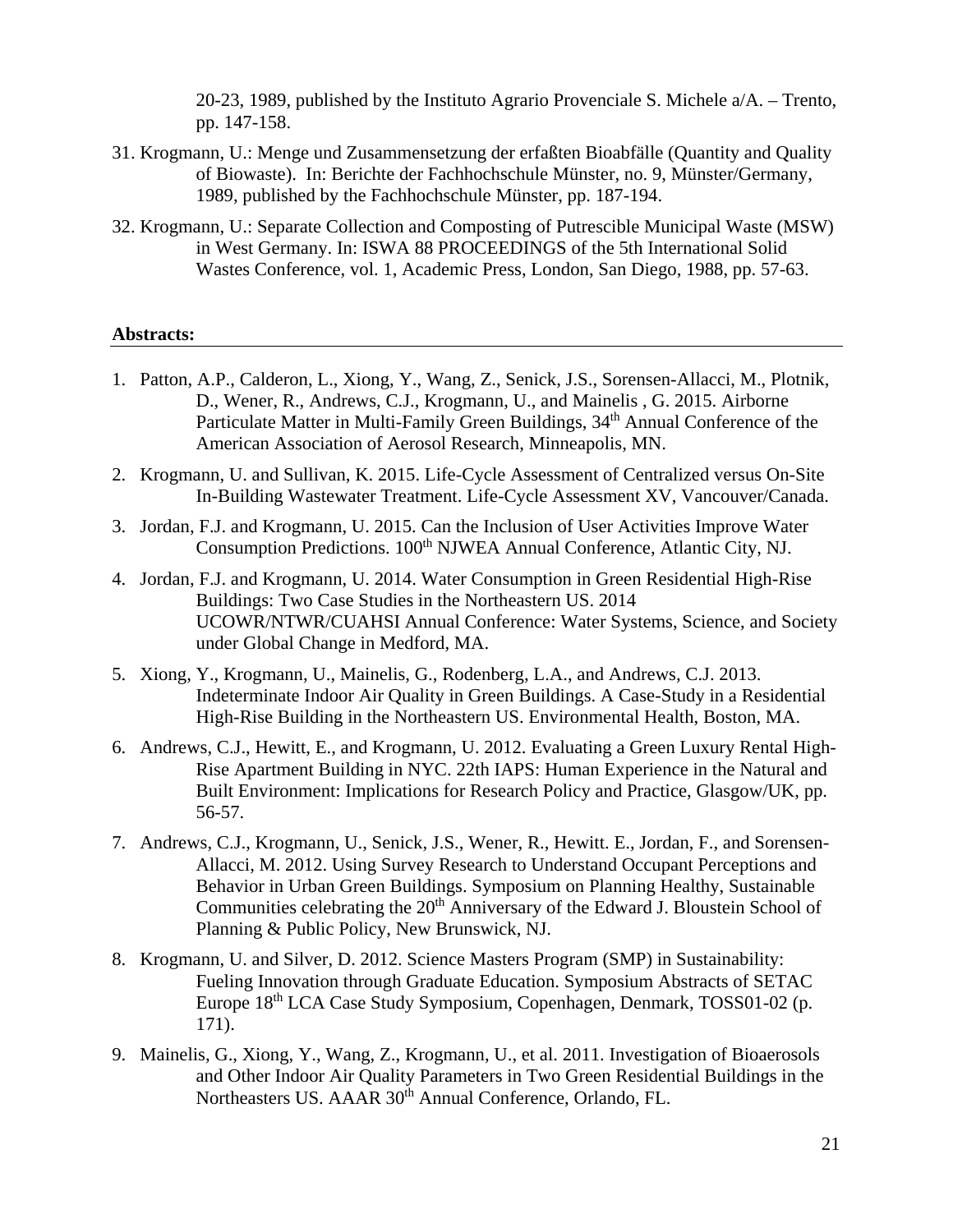- 10. Uchrin, C., Krogmann, U., and Gimenez, D. 2010. Bioenvironmental Engineering: An Interdisciplinary Approach to Training Environmental Engineers at Rutgers University. EGU General Assembly Abstracts, Vienna, Austria, vol. 12, p. 15431.
- 11. Tsai, C.-L., Krogmann, U., and Hull, R.M. 2010. Energy and Material Flow Analysis of Glass Container Recycling in New Jersey. Global Waste Management Symposium, San Antonio, TX.
- 12. Krogmann, U., Minderman, N., Senick, J.S., and Andrews, C.J. 2009. Life-Cycle Assessment of the New Jersey Meadowlands Commission Center for Environmental and Scientific Education Building. Life-Cycle Assessment IX, Boston, MA.
- 13. Loudon, J., Cooper, K., Krogmann, U., Ravit, B., and Fennell, D. 2008. Chlorinated Ethenes in Landfill Microcosms. Society of Environmental Toxicology and Chemistry – North America, 29<sup>th</sup> Annual meeting, Tampa, FL.
- 14. Tsai, C.L., Krogmann, U. and Strom, P.F. 2008. Handling Leachate from Glass Cullet Stockpiles. 2008. Global Waste Management Symposium, Copper Mountain, CO.
- 15. Krogmann, U. 2008. Defining and Measuring Sustainability in Building Water Infrastructure. Abstracts of 14<sup>th</sup> European Water, Wastewater and Solid Waste Symposium, Munich, Germany, p. 37.
- 16. Babson, D., Fennell, D., Krogmann, U., and Ravit, B. 2008. Sustainable Waste Management System Design: Developing and Utilizing and Energy Balance to Assess Efficiency and Propose Enhancement. 23rd International Conference on Solid Waste Technology and Management, Philadelphia, PA.
- 17. Tsai, C.L., Krogmann, U. and Strom, P.F. 2008. Handling Leachate from Glass Cullet Stockpiles. 23rd International Conference on Solid Waste Technology and Management, Philadelphia, PA.
- 18. Loudon, J., Cooper, K., Krogmann, U., Ravit, B., and Fennell, D. 2008. Fate of Chlorinated Ethenes in Landfill Microcosms. New Jersey Water Environment Association, 93rd Annual Conference, Atlantic City, NJ.
- 19. Krogmann, U. and Andrews, C.J. 2008. Self-Sufficient Urban Buildings. 2008 NSF CMMI Engineering Research and Innovation Conference, Knoxville, TN.
- 20. Johnson, L.D., Krogmann, U., Strom, P.F., and Tsai, C.L. 2007. Speciation of Coliforms in Wash Water of Glass Cullet and in Leachate from Glass Cullet Stockpiles. 2007 Annual Biomedical Research Conference for Minority Students (ABRCMS), Austin, TX.
- 21. Babson, D., Krogmann, U., Ravit, B., and Fennell, D. 2007. Bioenergy Production from Optimized Bioreactor Landfills. Fifth Tripartite Workshop in Biotechnology, East Brunswick, NJ.
- 22. Babson, D., Krogmann, U. and Fennell, D. and Ravit, B. 2007. Development of a Dynamic Energy Balance to Assess Operating Efficiency of the Burlington County Bioreactor Landfill in New Jersey (USA). New Jersey Meadowlands Symposium II, Lyndhurst, NJ.
- 23. Krogmann, U., Andrews, C.J., Kim, M., Kiss, G., and Miflin, C. 2006. Mass Balance for the Solaire and the 2020 Tower: Implications for Closing the Water Loop in High-Rise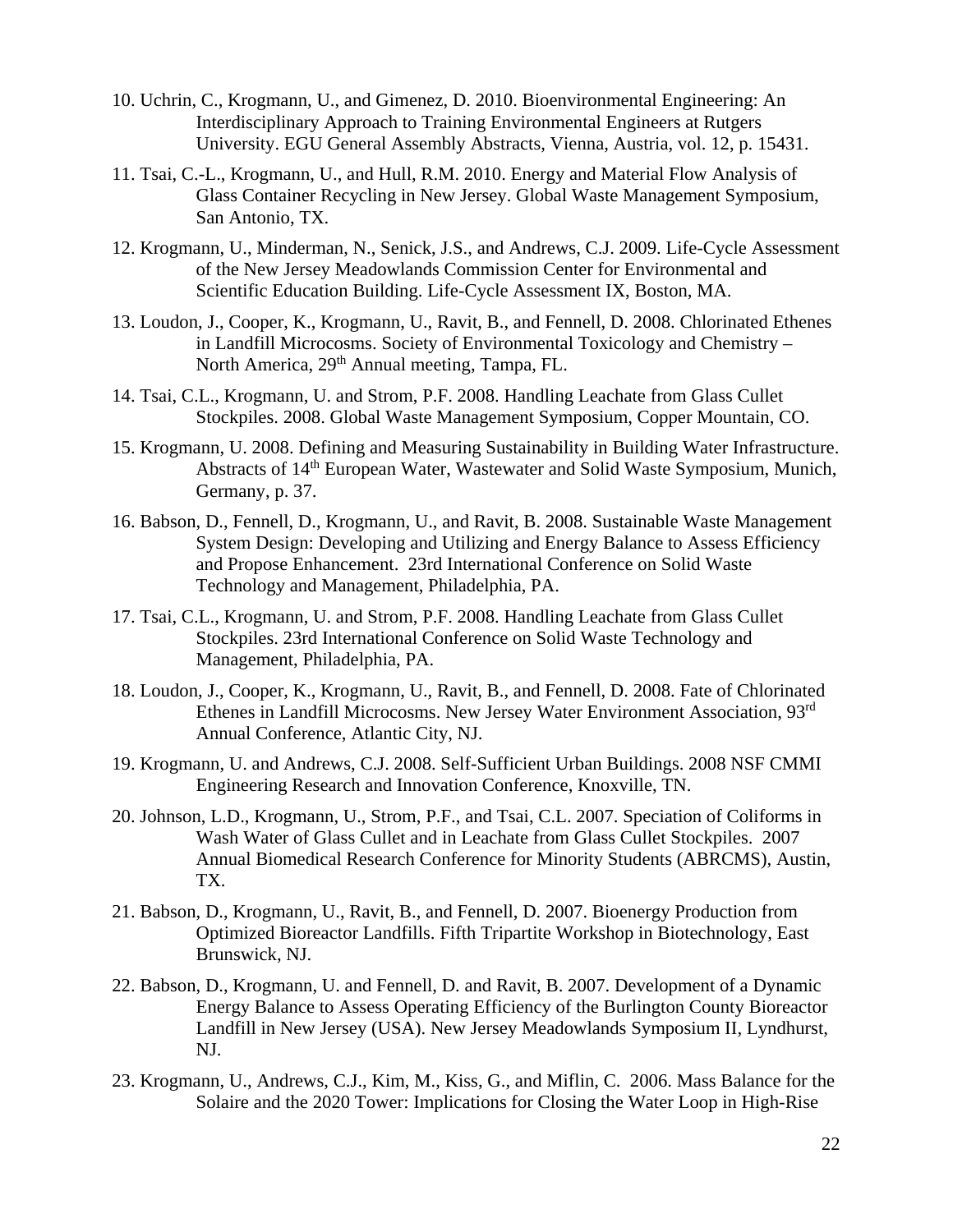Buildings. NSF Workshop "Resilient and Sustainable Infrastructures", Washington, DC.

- 24. Krogmann, U., Andrews, C., Kim, M., Kiss, G., and Miflin, C. 2005. Trade-off Analysis for the 2020 Tower: A Case Study. International conference "Towards the City Surface of Tomorrow", Vienna/Austria.
- 25. Krogmann, U., Andrews, C., Kim, M., Kiss, G., and Miflin, C. 2005. Trade-off Analysis for the 2020 Tower: A Case Study. Innovative Environmental Technology Conference, NJIT, Newark, NJ.
- 26. Kim, M., Andrews, C., Krogmann, U., Kiss, G., and Miflin, C. 2005. Self-Sustaining Skyscraper Design Trade-off Analysis: 2020 Tower. International Society of Industrial Ecology 2005 Conference, Stockholm/Sweden.
- 27. Fennell, D.E., Liu, F., Son, E.-K., Zarnadze, A., Krogmann, U., and Totten, L. 2005. Biotransformation of Halogenated Contaminants in Sludges and Enrichments from Municipal Anaerobic Digesters. SETAC 26<sup>th</sup> Annual Meeting in North America, Baltimore, MD.
- 28. Krogmann, U., Andrews, C., and Kim, M.H. 2005. Towards Self-Sustaining High-Rise Buildings: Framework for an Analysis of Materials, Energy, Economic and Social Issues. Engineering Sustainability 2005, Pittsburgh, PA.
- 29. Krogmann, U., Andrews, C.J., and Kim, M.H. 2005. Towards Self-Sustaining High-Rise Buildings: Framework for an Analysis of Materials, Energy, Economic and Social Issues. 2005 NSF BE Investigators' Meeting, Washington, DC.
- 30. Zarnadze, A., Totten, L., Fennell, D.E., Giacalone, M., and Krogmann, U. 2004. PBDEs in the NY/NJ Harbor Estuary. Proceedings of the American Chemical Society, Division of Environmental Chemistry, 228th ACS National Meeting, Philadelphia, PA.
- 31. Krogmann, U., Westendorf, M.L., Rogers, B.F., and Romano, P.V. 2004. Best Management Practices for Horse Manure Composting on Small Farms in Monmouth County/New Jersey. Abstracts of the Northeastern Branch of American Society of Agronomy.
- 32. Rogers, B.F., Krogmann, U., and Kumudini, S. 2003. Evaluation of a Novel Organic Mulch in Blueberry Production: Characteristics, Plant Nutrient Uptake, and Weed Suppression. Abstracts of the Northeastern Branch of the American Society of Agronomy, p. 20.
- 33. San Miguel, C., Gimenez, D., Krogmann, U., and Tate, R.L. 2003. Utilizing Multiple Soil Physical, Chemical and Biological Properties to Assess the Impact of a Traditional and a Non-Traditional Organic Waste Amendment. Abstracts of the Northeastern Branch of the American Society of Agronomy, pp. 18-19.
- 34. Hull, R.M., Krogmann, U., and Strom, P.F. 2002. Characterization of Municipal Solid Waste Excavated from a Landfill. 34th Mid-Atlantic Industrial and Hazardous Waste Conference, Rutgers University, New Brunswick, NJ.
- 35. San Miguel, C., Krogmann, U., Giménez, D., and Rogers, B.F. 2001. Impact of Organic Waste Amendments on Soil Structure and Microbial Community Function. Annual Meetings Abstracts, 93rd Annual Meeting American Society of Agronomy, Crop Science of America, and Soil Science of America, CD-ROM.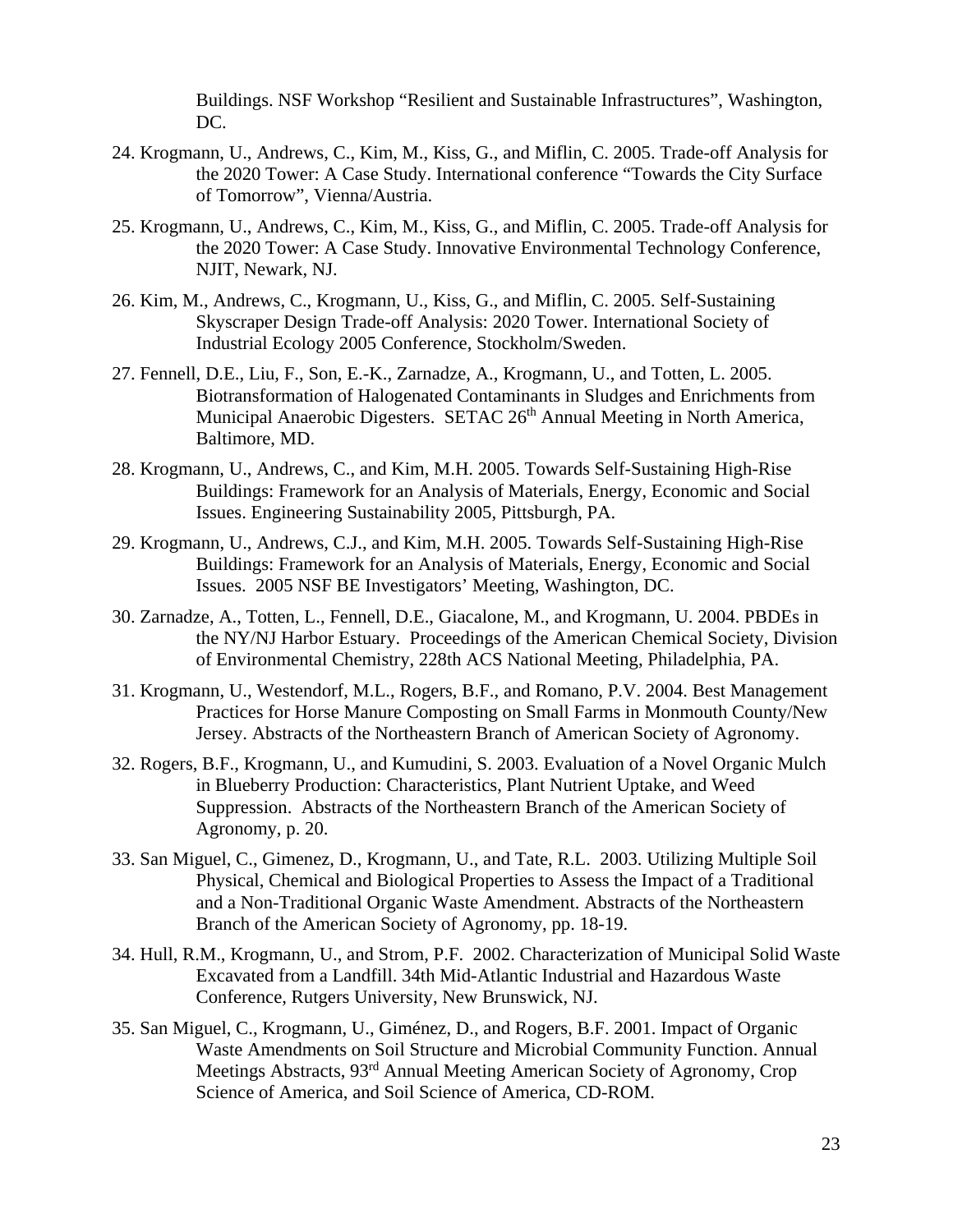- 36. Rogers, B.F., Kumudini, S., and Krogmann, U. 2001. Effect of Mulches on Plant Nutrient Availability and Uptake in Established Blueberry Plants. Annual Meetings Abstracts, 93<sup>rd</sup> Annual Meeting American Society of Agronomy, Crop Science of America, and Soil Science of America, CD-ROM.
- 37. Heckman, J.R., Krogmann, U., and Boyles, L.S. 2001. Nitrogen Mineralization of Grass Clippings – A Case Study in Fall Cabbage Production. Abstracts of the American Society for Horticultural 98<sup>th</sup> Annual Conference & Exhibition, p. 502.
- 38. Rogers, B.F. and Krogmann, U. 2000. Potential Nitrogen Mineralization Rates of Soils Amended with Non-traditional Organic Wastes. Annual Meetings Abstracts, 92<sup>nd</sup> Annual Meeting American Society of Agronomy, Crop Science of America, and Soil Science of America, p. 408.
- 39. San Miguel, C., Giménez, D., Krogmann, U., and Tate III, R.L. 2000. Organic Wastes: Impact on Chemical, Biological and Physical Soil Properties. Annual Meetings Abstracts, 92nd Annual Meeting American Society of Agronomy, Crop Science of America, and Soil Science of America, p. 407.
- 40. Heckman, J.R., Krogmann, U., Nitsche, P.J., Morris, T.F., Ashley, R.A., Sims, J.T., and Sieczka, J.B. 1999. The Presidedress Soil Nitrate Test for Fall Cabbage. Agronomy Abstracts 197, 91<sup>st</sup> Annual Meeting American Society of Agronomy, Crop Science Society of America, and Soil Science of America, p. 242.
- 41. Krogmann, U. History of Biosolids Use in Agriculture. 1999. Abstracts of the 1999 NJ Vegetable Growers Meeting, pp. 52-53.
- 42. Krogmann, U. and Harrison, E.Z. 1998. Understanding the Difference: Why European and US Sludge Standards Differ. Abstracts of 1998 AAAS Annual Meeting and Science Innovation Exposition, AAAS.
- 43. Krogmann, U. and Boyles, L.S. 1998. What you always wanted to know about biosolids (sewage sludge) and were afraid to ask. Abstracts of the 1998 NJ Vegetable Growers Meeting, pp. 146-147.

# **Research Reports:**

- 1. Krogmann, U., Strom, P.F., Giménez, D., Miskewitz, R.J., Kannepalli, S., Subroy, V., Tang, H., Quin, M. and Manning, T.O.: An Investigation of Quantity and Quality of Runoff from Stockpiles of Recycled Materials. 243 pages. Final report prepared for NJ Department of Environmental Protection grant, 2014.
- 2. Andrews, C.J., Senick, J., Haus, M.L., Stanek, D., Krogmann, U., Rodenburg, L., Shin, J.Y., Mosteiro-Romero, M. and Xiong, Y.: Green Residential Home Study: A Shore Community in New Jersey. 92 pages. Report prepared by the Rutgers Center for Green Building & Associates for USGBC – NJ Chapter, 2011.
- 3. Senick, J., Andrews, C.J., Haus, M.L., Wener, R., Kornitas, M., Bolen, M., Samat, P., Krogmann, U. and Jordan, F.: Waterfront Technology Center Study: A New Jersey Economic Development Authority Building. 77 pages. Report prepared by Rutgers Center for Green Building for USGBC – NJ Chapter, 2011.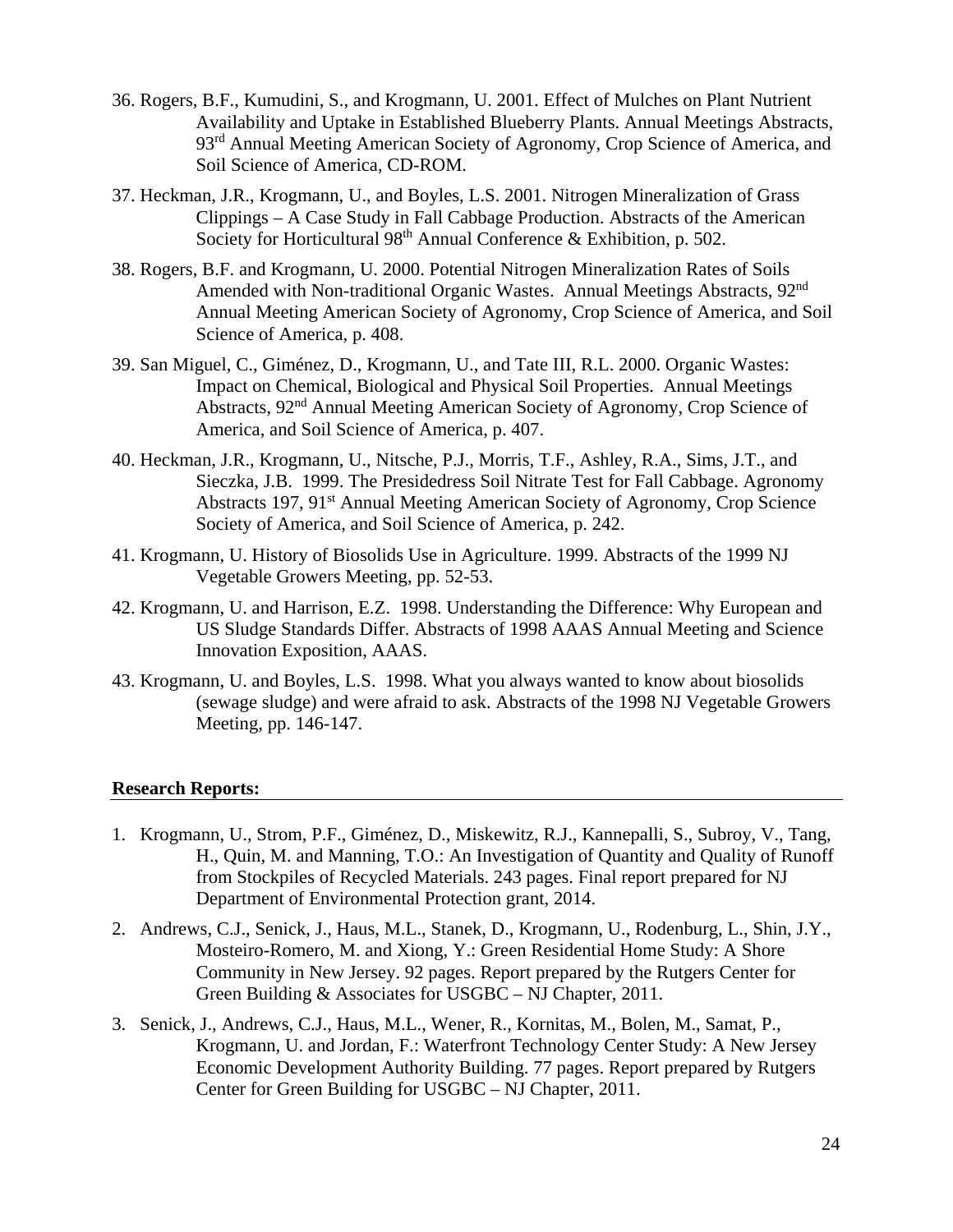- 4. Krogmann, U., Minderman, N., Senick, J., and Andrews, C.J.: Life-Cycle Assessment of the New Jersey Meadowlands Commission Center for Environmental and Scientific Education Building. 29 pages. Final report prepared for the New Jersey Meadowlands Commission, 2008.
- 5. Krogmann, U., Westendorf, M.L., and Rogers, B.F.: Best Management Practices for Horse Manure Composting on Small Farms. 63 pages. Final report prepared for NJ Department of Environmental protection, Section 319H NPS Pollution Control and Management Implementation Grant, 2005.
- 6. Krogmann, U., Hull, R.M., and Strom, P.F.: Characterization of Materials "Mined" from the Burlington County Landfill. 67 pages. Final report prepared for NJ Department of Environmental Protection grant, 2003.
- 7. Krogmann, U., Rogers, B.F., and Boyles, L.S.: Best Management Practices for the Use of Non-Traditional Organic Wastes in Agriculture. 79 pages. Final report prepared for NJ Department of Environmental Protection, Section 319H NPS Pollution Control and Management Implementation Grant, 2002.
- 8. Krogmann, U., Boyles, L.S., and Wiederhold, C.: Evaluation of an Outreach Project regarding the Beneficial Use of Biosolids. 11 pages. Final report prepared for U.S. Department of Agriculture, CREES, agreement number 97-EXCA-3-0501, 1999.
- 9. Krogmann, U., Boyles, L.S., Dennerlein, S.W., and Kackley-Dutt, K.: Literature Review of the Application of Sewage Sludge to Agricultural Land. 437 pages. Final report prepared for NJ Department of Environmental Protection, Division of Science and Research, Contract # P42566, 1997.
- 10. Wocyczechowski, H., Krogmann, U., Arndt, M., and Stegmann, R.: Optimierung des Betriebs von Kompostierungsanlagen (Operation optimization of composting plants). 193 pages. Final report prepared for the "Deutsche Bundesstiftung Umwelt", Osnabrück/Germany, 1995.
- 11. Krogmann, U. and Stegmann, R.: Modellversuch "Grüne Naßmülltonne" in Hamburg-Harburg (Project for separate collection and composting of biowaste in Hamburg-Harburg). 274 pages. Final report, Technical University of Hamburg-Harburg, 1989.
- 12. Krogmann, U. and Stegmann, R.: Modellversuch "Grüne Naßmülltonne" in Hamburg-Harburg (Project for separate collection and composting of biowaste in Hamburg-Harburg). 151 pages. Interim report, Technical University of Hamburg-Harburg, 1986.

# **Conference and Seminar Presentations:**

- 1. Krogmann, U. 2016. Engineering Strategies for a Sustainable Supply Chain. Food Waste-to-Low Carbon Energy conference, Rutgers University, New Brunswick, NJ, April 27- 28, 2016.
- 2. Krogmann, U. and Sullivan, K. 2015. Life-Cycle Assessment of Centralized versus On-Site In-Building Wastewater Treatment. Life-Cycle Assessment XV in Vancouver/Canada, October 6 – October 8, 2015.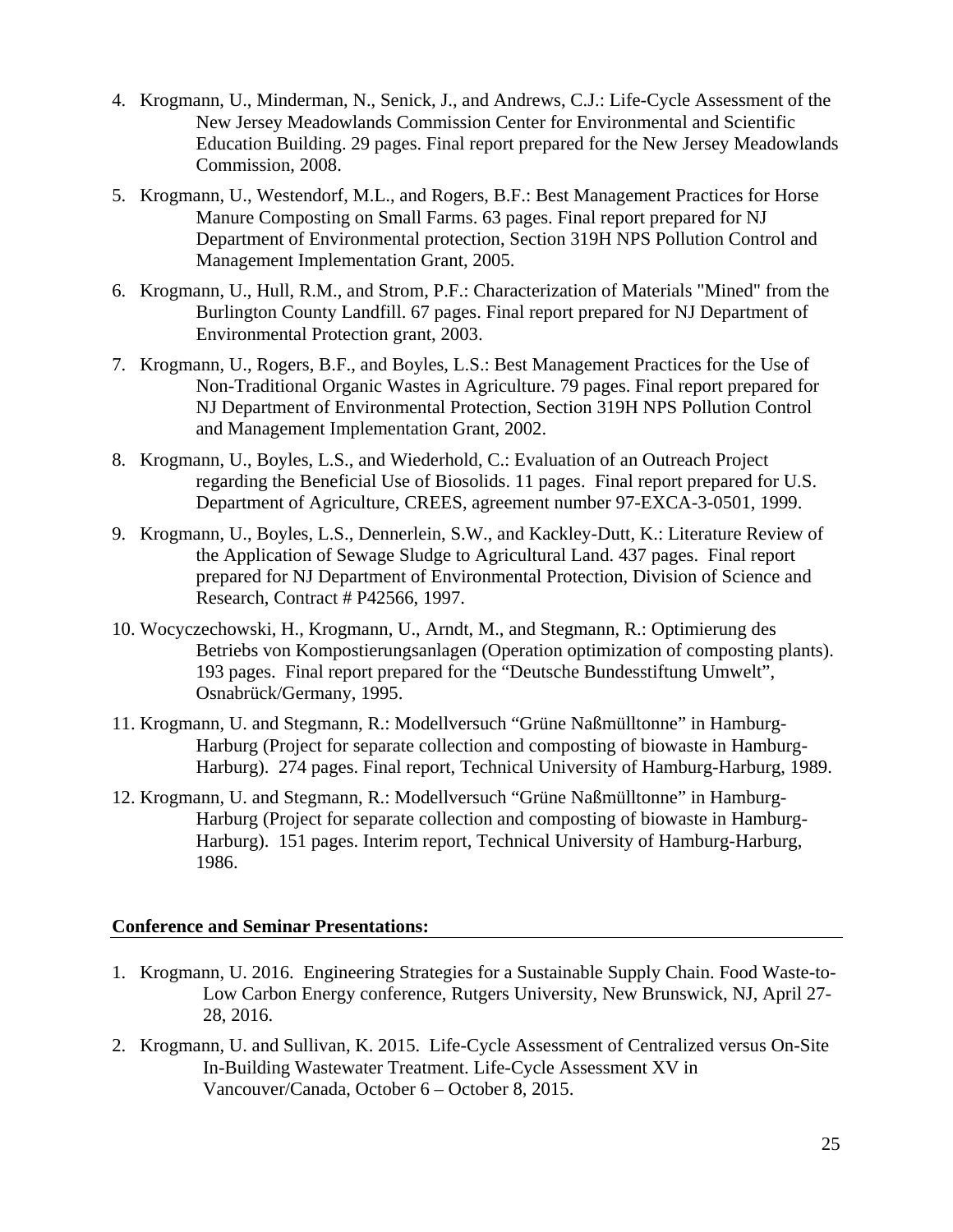- 3. Krogmann, U., Gimenez, D., Miskewitz, R., Kannepalli, S., Subroy, V., and Strom. P.F. 2013. An Investigation of Quantity and Quality of Runoff from Wood Mulch Stockpiles. 14<sup>th</sup> International Waste Management Landfill Symposium in S. Margherita di Pula/Italy, September 30 – 4 October, 2013.
- 4. Krogmann, U. 2013. Relative Importance of Electricity Sources and Construction Practices in Residential Building: A Swiss-US Comparison of Energy Related Life-Cycle Impacts. Seminar at the Department of Environmental Sciences, Rutgers University, New Brunswick, NJ, March 15, 2013.
- 5. Krogmann, U. and Silver, D. 2012. Science Masters Program (SMP) in Sustainability: Fueling Innovation through Graduate Education. SETAC Europe 18<sup>th</sup> LCA Case Study Symposium in Copenhagen/Denmark, November 26-28, 2012.
- 6. Krogmann, U. 2011. Self-Sufficient Urban Buildings. ETH Zürich, Institute for Environmental Engineering, Zürich/Switzerland, June 22, 2011.
- 7. Krogmann, U., Minderman, N., Senick, J.S., and Andrews, C.J. 2010. Life-Cycle Assessment of a Green Educational Building: A Case-Study. US Israel Workshop on Sustainable Buildings – Materials and Energy, Haifa/Israel, July 12-13, 2010.
- 8. Krogmann, U., Minderman, N., Senick, J., and Andrews, C.J. 2009. Life-Cycle Assessment of the New Jersey Meadowlands Commission Center for Environmental and Scientific Education Building. Life-Cycle Assessment IX, Boston, MA.
- 9. Krogmann, U. 2009. Environmental Sustainability: Assessment of Urban Green Buildings. Invited seminar in the Department of Civil and Environmental Engineering at North Carolina State University, Raleigh, NC, February 26, 2009.
- 10. Krogmann, U. 2008. Environmental Sustainability: Assessment of Urban Green Buildings. Graduate Seminar in the Department of Civil and Environmental Engineering, Rutgers University, NJ, 19 November, 2008.
- 11. Krogmann, U. 2008. Water Mass Balances for High-Rise Buildings: Implications for Closing the Water Loop. 14<sup>th</sup> European Water, Wastewater and Solid Waste Symposium, Munich/Germany, May 5-9, 2008.
- 12. Krogmann, U., Fennell, D.E., and Totten, L.A. 2006. Fate of Pharmaceuticals and Personal Care Products (PPCPs) and Brominated Flame Retardants (PBDEs) in Wastewater and Biosolids. 91th Annual NJWEA Conference, Atlantic City, NJ, May 3, 2006.
- 13. Krogmann, U. 2005. Water in 2020 Tower. "NSF Self-Sustaining High-Rise Building Workshop", Bloustein School of Planning and Public Policy, Rutgers University, New Brunswick, NJ, January 13-14, 2005.
- 14. Krogmann, U., Kardos, J., and Tsai, C.-L. 2005. Nitrogen in 2020 Tower. "NSF Self-Sustaining High-Rise Building Workshop" at the Bloustein School of Planning and Public Policy, Rutgers University, New Brunswick, NJ, January 13-14, 2005.
- 15. Krogmann, U. 2005. Issues concerning Decentralized Water and Wastewater Technologies. Presented at "NSF Self-Sustaining High-Rise Building Workshop" at the Bloustein School of Planning and Public Policy, Rutgers University, New Brunswick, NJ, January 13-14, 2005.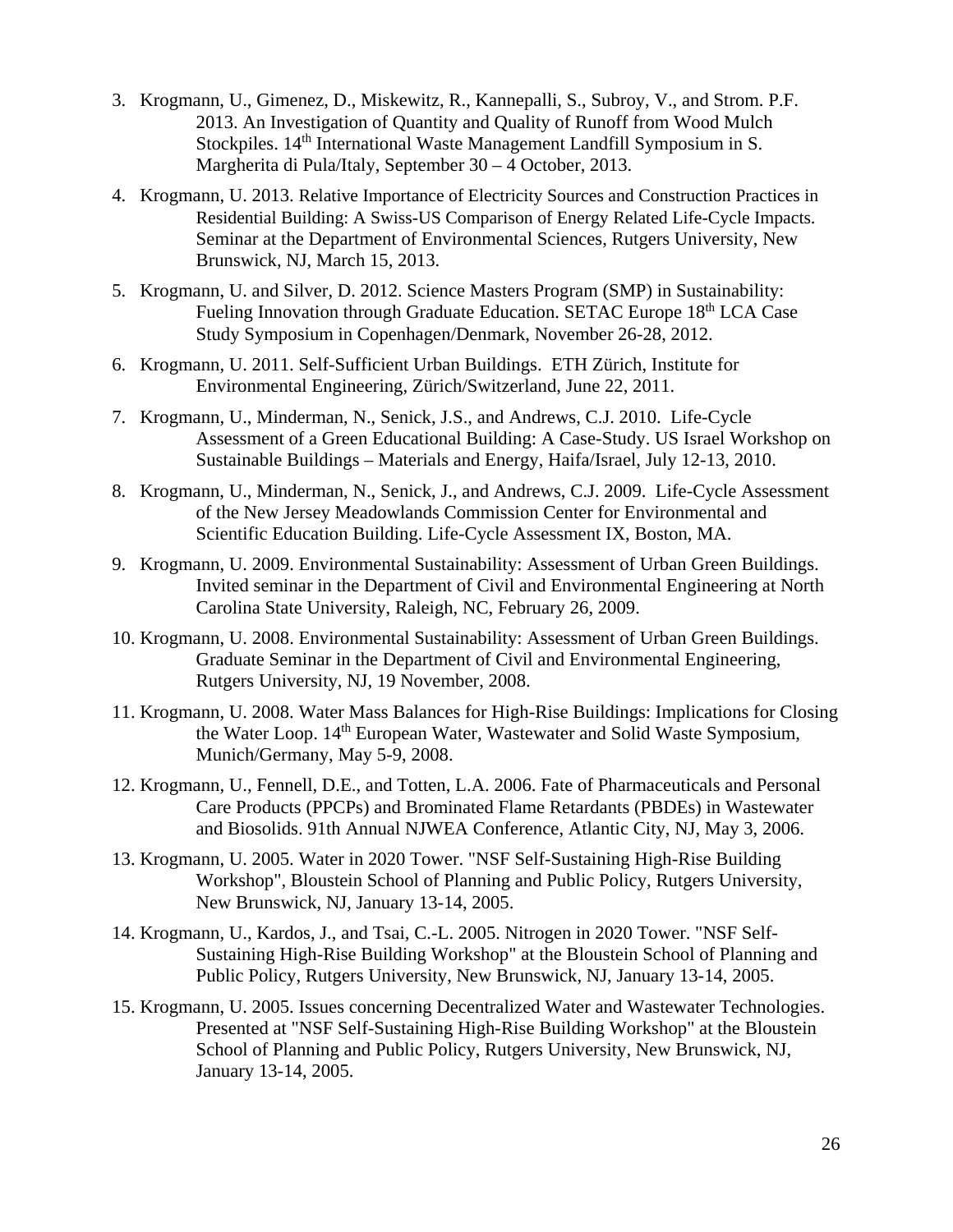- 16. Krogmann, U., Rogers, B.F., Boyles, L.S., Heckman, J.R., and Bamka, W. 2004. Best Management Practices for the Use of Non-Traditional Organic Wastes in Agriculture in New Jersey/USA. Nineteeth International Conference on Solid Waste Technology and Management, Philadelphia, PA, March 21-24, 2004.
- 17. Krogmann, U. 2003. Abfallwirtschaft in den USA Aktuelle Probleme und Entwicklungen. Seminar at Technical University of Vienna,Vienna/Austria, November 27, 2003.
- 18. Krogmann, U., Westendorf, M.L., Rogers, B.F., and Romano, P.V. 2003. Best Management Practices for Horse Manure Composting on Small Farms in Monmouth County/New Jersey (USA). Fourth International Conference of ORBIT Association on Biological Processing of Organics: Advances for a Sustainable Society, Perth/Australia, April 30 - May, 2, 2003.
- 19. Krogmann, U. 2002. Municipal Solid Waste Management US Compared to Germany. SCOPE Waste Management Working Group Meeting, Durban/South Africa, November 18-20, 2002.
- 20. Krogmann, U. 2002. Basics of Solid Waste Composting. 2002 A&WMA Annual Meeting, Baltimore, MD, June 23-27, 2002.
- 21. Krogmann, U., Romano, P.V., and Westendorf, M. 2002. Reduction of Fecal Streptococci and Strongyle Eggs during Small-Scale Composting of Horse Manure Mixed with Wood Shavings. 2002 International Symposium "Composting and Compost Utilization", Columbus, OH, May 6-8, 2002.
- 22. Krogmann, U. 2001. Land Application of Biosolids (Sewage Sludge). Seminar at Drexel University, Philadelphia, PA, November 9, 2001.
- 23. Krogmann, U. 2000. Land Application An Extension Perspective. NSF sponsored workshop "Biosolids Management in the 21<sup>st</sup> Century", College Park, MD, April 10-11, 2000.
- 24. Krogmann, U. 1999. Leachates, Condensates and Effluents Released from Composting Facilities Processing Source-Separated Food and Yard Waste. Air & Waste Management Association's  $92<sup>n\bar{d}</sup>$  Annual Meeting & Exhibition, St. Louis, MO, June 20-24, 1999.
- 25. Krogmann, U. and Boyles, L.S. 1998. Best Management Practices for the Land Application of Non-Traditional Organic Wastes in Agriculture. SWANA's WASTECON 1998 and International Solid Waste Association World Congress 1998, Charlotte, NC, October 27-29, 1998.
- 26. Krogmann, U. 1998. US versus European Regulations Regarding the Beneficial Use of Biosolids. ASCE Water Resources Planning and Management Division and Environmental Engineering Division Joint Conference 1998, Chicago, IL, June 6-10, 1998.
- 27. Krogmann, U. and Harrison, E.Z. 1998. Understanding the Difference: Why European and US Sludge Standards Differ. 1998 AAAS Annual Meeting and Science Innovation Exposition, AAAS's 150th Anniversary Celebration, Philadelphia, PA, February 12- 17, 1998.
- 28. Krogmann, U. 1997. US vs. European Approaches to the Land Application of Sewage Sludges and the Concept of Clean Soils. Presented as part of the Soil & Water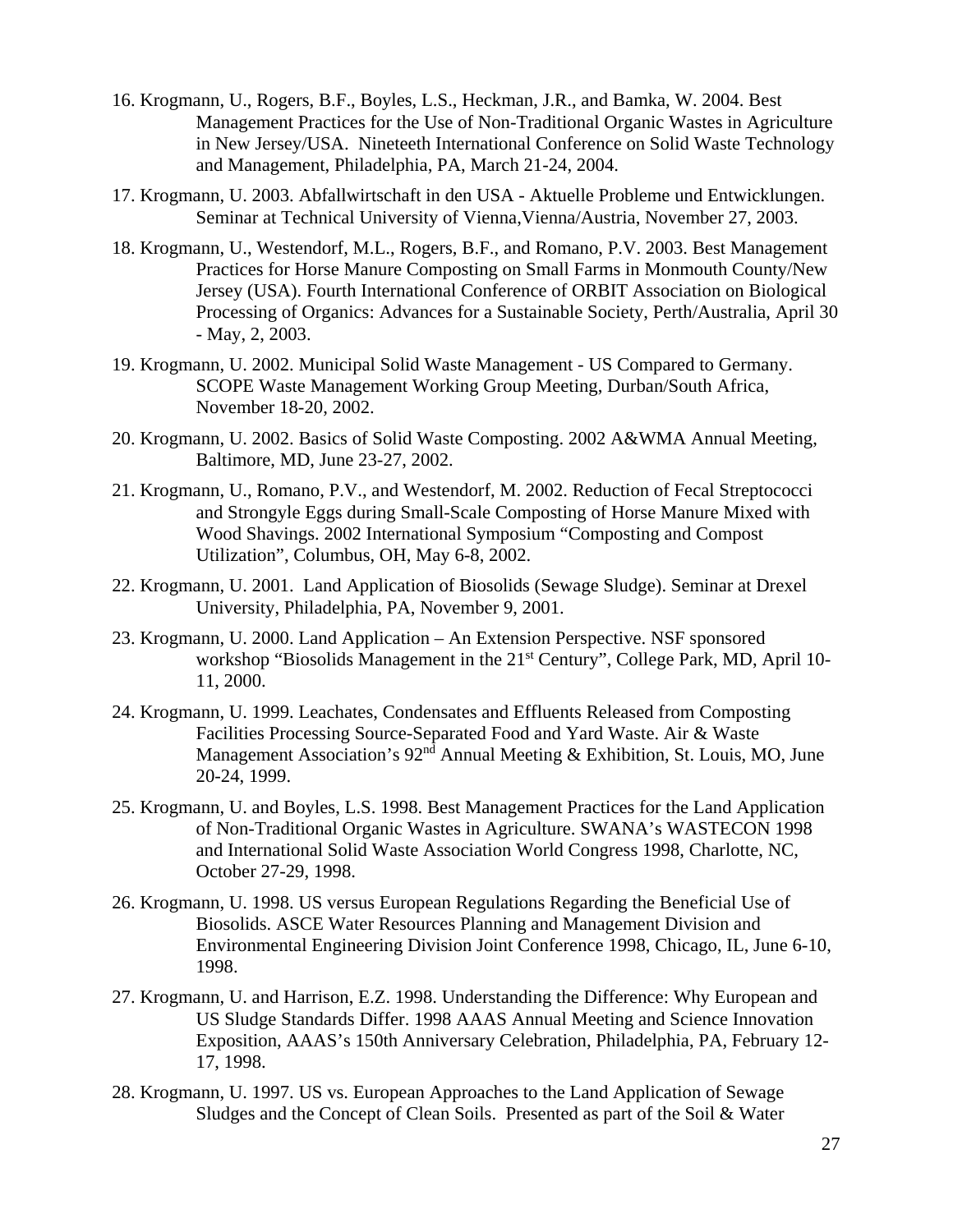Engineering Seminar: Land Application of Wastes: Municipal Wastewater Sludge Issues, Cornell University, Ithaca, NY, April 22, 1997.

- 29. Krogmann, U. 1997. Neue Technologien zur Behandlung von gewerblich-industriellen Abfällen (New technologies for treatment of commercial and industrial wastes). Rhenish Westphalian Technical University of Aachen, Aachen/Germany, April 12, 1997.
- 30. Krogmann, U. 1996. Anforderungen an die Klärschlamm- und Kompostqualität: Ein deutschamerikanischer Vergleich (Requirements regarding biosolids and composting quality: A comparison between Germany and the US). 2. Seminar of the German Ministry for Education, Research and Technology "New Composting Technologies", Hamburg/Germany, November 6-8, 1996.
- 31. Krogmann, U. 1995. Anaerobic Digestion or Composting for Waste Pretreatment. Fifth International Landfill Symposium, S. Margherita di Pula/Italy, October 2-6, 1995.
- 32. Krogmann, U. 1994. Odor Emissions of Different Organic Substrates. Tenth International Conference on Solid Waste Management", Philadelphia, PA, November 13-16, 1994.
- 33. Krogmann, U. 1994. Vergärung oder Kompostierung? (Anaerobic digestion or composting?). "Anaerobe Behandlung von festen und flüssigen Rückständen", DFG (Research Centre SFB 238) in collaboration with DECHEMA (Section Biotechnology), Hamburg, Germany, November 2-4, 1994.
- 34. Krogmann, U. 1994. Kompostierungsverfahren Übersicht (Composting technologies an overview). Symposium "Abfallwirtschaft - Quo - vadis", Haase Energietechnik, Hamburg/Germany, September 6, 1994.
- 35. Krogmann, U. 1993. Influence of New Regulations on Waste Management in Hamburg. "Cities and Wastes" workshop, Montreal/Canada, December 13-16, 1993.
- 36. Krogmann, U. 1993. Probleme der getrennten Sammlung (Challenges of separate collection). ATV-Fortbildungskurs G/6 "Abfall -Vermeiden, Vermindern, Entsorgen-", Fulda/Germany, October 6-8, 1993.
- 37. Krogmann, U. 1993. Effect of Different Pretreatments on Landfill Emissions. Fourth International Landfill Symposium, S. Margherita di Pula/Italy, October 11-15, 1993.
- 38. Krogmann, U. 1993. Möglichkeiten zur Steuerung des Kompostierungsprozesses zur Verfahrensoptimierung, zur Minimierung von Emissionen und Verbesserung der Kompostqualität (Possibilities of regulating the composting process for optimizing the process, minimizing odors and leachate and improving compost quality). 3. Münsteraner Abfallwirtschaftstage - Vermeidung und Verwertung in Betrieb und Kommune -, Münster/Germany, February 8-10, 1993.
- 39. Krogmann, U. 1992. Dynamic and Quasi-Dynamic Composting Systems. Second International Forum "Resource Recovery from Waste", Imola/Italy, September 21-24, 1992.
- 40. Krogmann, U. 1990. Separate Collection of Biowaste. Sixth International Conference on Solid Waste Management and Secondary Materials", Philadelphia, PA, December 4- 7, 1990.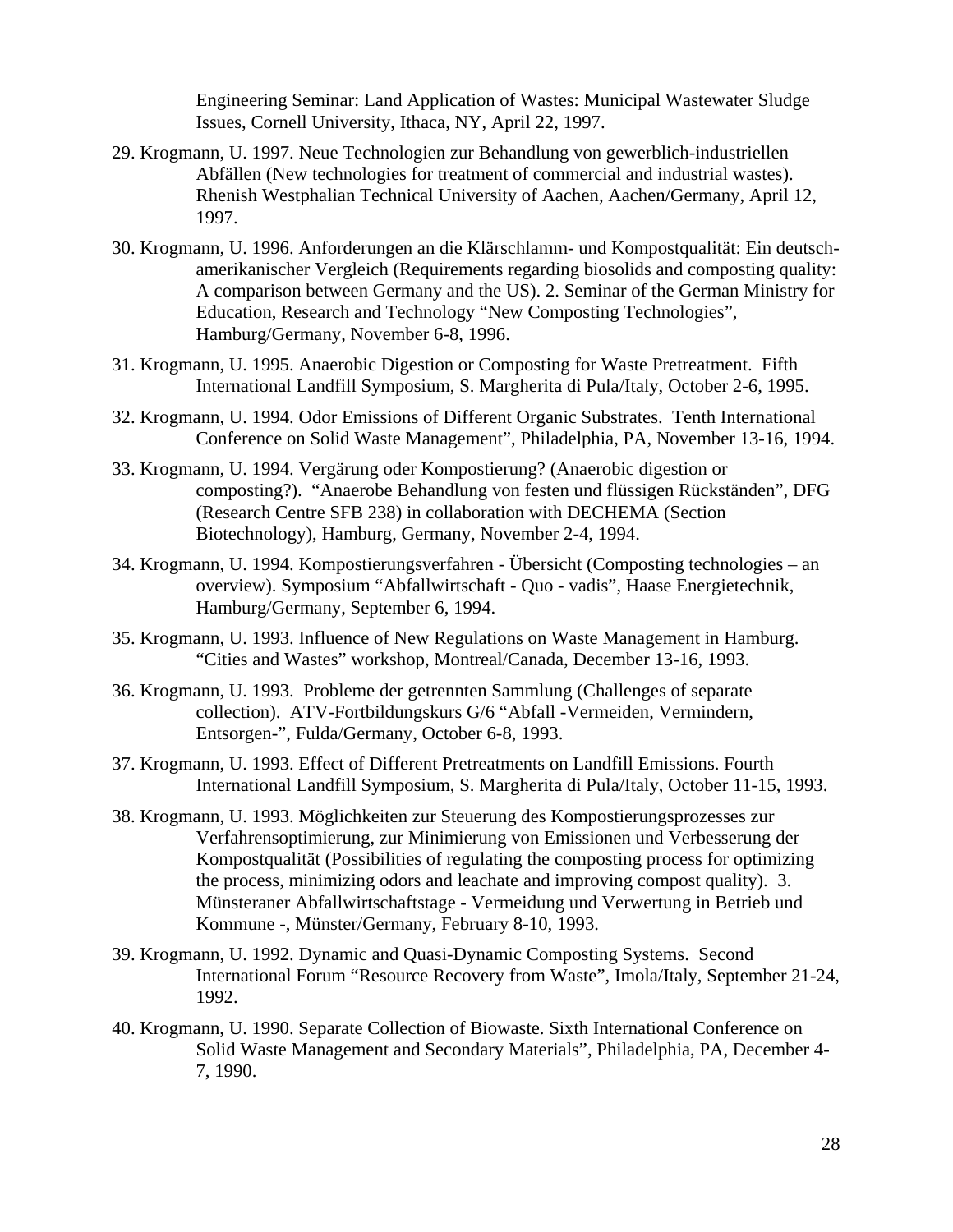- 41. Krogmann, U 1990. Einsammlung von Bioabfällen im Stadtbereich (Separate collection of biowaste in urban areas). Environmental Exhibition '90, Neumünster/Germany, 1990.
- 42. Krogmann, U. 1990. Separate Collection of Biowaste. First International Forum "Resource Recovery from Waste", Imola/Italy, May 15-18, 1990.
- 43. Krogmann, U. 1989. Quantity and Quality of Separately Collected Biowaste in West Germany. International Symposium "Compost Recycling of Wastes", Athens/Greece, October 4-7, 1989.
- 44. Stegmann, R. and Krogmann, U. 1989. Composting of the Organic Fraction of Municipal Solid Wastes Separated through Selected Collection. International Symposium "Compost Production and Use", S. Michelle all'Adige/Italy, June 20-23, 1989.
- 45. Krogmann, U. 1989. Menge und Zusammensetzung der erfaßten Bioabfälle (Quantity and quality of biowaste). 1. Münsteraner Abfallwirtschaftstage, Münster/Germany, February 15-17, 1989.
- 46. Krogmann, U. 1988. Separate Collection and Composting of Putrescible Municipal Waste (MSW) in West Germany. Fifth International Solid Wastes Conference, International Solid Waste Association, Copenhagen/Denmark, September 11-16, 1988.

## **Extension Presentations and Abstracts: Regional, State, and County Level:**

- 1. Krogmann, U.: Material Flows and Energy Analysis of Glass Containers Discarded in New Jersey, US. Rutgers Global Brigade Sustainability Conference, New Brunswick, April 7, 2012.
- 2. Krogmann, U.: Composting Manure Basics. On-Farm and Manure Composting School. Rutgers NJAES Office of Continuing Professional Education, New Brunswick, NJ, December 13-14, 2010.

(Presentation contributed to two online certificate courses "On-Farm Composting" (http://campus.extension.org/course/view.php?id=897) and "On-Farm Composting in New Jersey" (http://campus.extension.org/course/view.php?id=685)

- 3. Tsai, C.L. and Krogmann, U.: Use, Handling and Disposal of Compact Fluorescent Bulbs. Rutgers Cooperative Extension 2008 Annual Conference, New Brunswick, NJ, October 7, 2008.
- 4. Tsai, C.L., Krogmann, U. and Strom, P.F.: Best Management Practices for Glass Cullet Stockpiles. Rutgers Cooperative Extension 2008 Annual Conference, New Brunswick, NJ, October 7, 2008.
- 5. Krogmann, U.: Composting of Horse Manure. Horses 2007, Rutgers University in New Brunswick, NJ, March 31 –April 1, 2007.
- 6. Fennell, D.E., Liu, F., Son, E.-K., Zarnadze, A., Krogmann, U., Totten, L.A.: Fate of Brominated Flame Retardants in New Jersey Wastewater Treatment Facilities. USDA NECC 1010 Meeting, Ithaca, NY, October 18-19, 2006.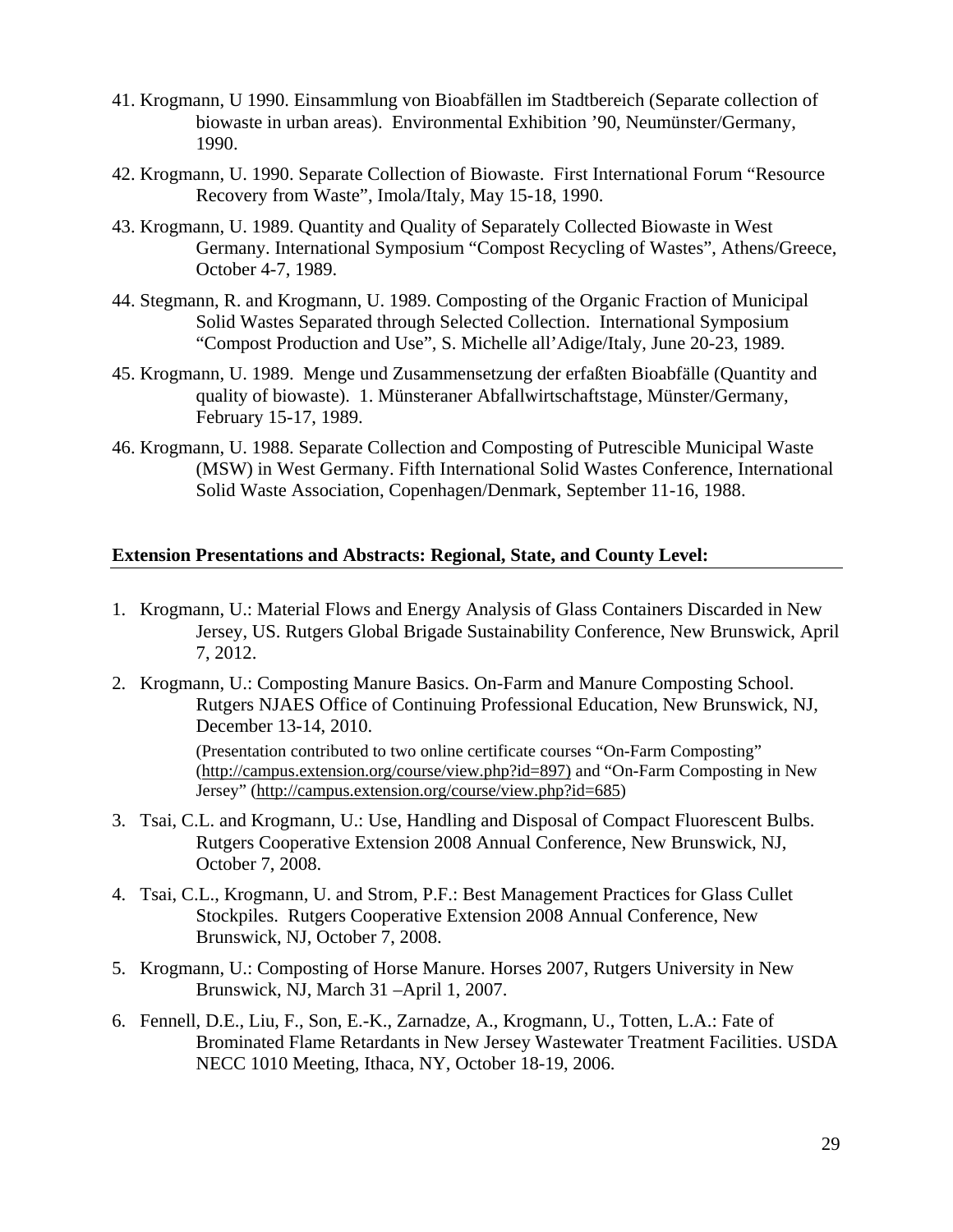- 7. Fennell, D.E., Liu, F., Son, E.-K., Zarnadze, A., Krogmann, U., Totten, L.A.: Fate of Brominated Flame Retardants in New Jersey Wastewater Treatment Facilities. USDA NE 1001 Meeting, Ithaca, NY, July 7-8, 2005.
- 8. Krogmann, U.: Introduction to the Bioreactor Topic. Information Exchange about Bioreactor Landfills at the Rutgers University EcoComplex, Bordentown, NJ, December 6, 2004.
- 9. Krogmann, U.: Anaerobic Digestion of Municipal Solid Waste Experience and Application of AD Technology in Europe. SWANA - NJ Annual Meeting and Technical Seminar, Bordentown, NJ, October 1, 2004.
- 10. Krogmann, U.: Composting Horse Manure on Small Farms. RCE Seminar "Horse Manure on Small Farms", Allentown, NJ, November 1, 2003.
- 11. Krogmann, U.: Integrating Development of Extension Materials and Formative Informal Evaluation: Land Application of Sewage Sludge as a Case Example. USDA NE 1001 Meeting, Ithaca, NY, June 16, 2003.
- 12. Krogmann, U.: Land Application of Sewage Sludge: Selected Nutrients and Heavy Metals in Sewage Sludge from New Jersey POTWs. USDA NE 1001 Meeting, Toronto/ Canada, June 17, 2002.
- 13. Krogmann, U.: Rutgers Guidelines for Land Application of Sewage Sludge (Biosolids) in Agriculture. NJ Vegetable Growers Meeting, Atlantic City, NJ, January 15, 2002.
- 14. Krogmann, U., Westendorf, M.: Manure Management Practices for Horse Farms. 2001 Equine Research Update, New Brunswick, NJ, October 21, 2001.
- 15. Rogers, B.F., Kumudini, S., Krogmann, U.: Mulching Established Blueberry Plants with Cranberry Fruits and Leaves. RCE Cranberry Fruit Composting Workshop, Chatsworth, NJ, September 20, 2001.
- 16. Krogmann, U., Romano, P.V., Rogers, B.F.: Composting of Cranberry Fruit. RCE Cranberry Fruit Composting Workshop, Chatsworth, NJ, September 20, 2001.
- 17. Krogmann, U.: Horse Manure Composting. RCE Equine Pasture Meeting. Showplace Farm, Monmouth County, NJ, August 21, 2001.
- 18. Rogers, B.F., Kumudini, S., Krogmann, U.: Use of Local Organic Wastes as Mulches in Blueberry Production. Organic Blueberry Growers Twilight Meeting sponsored by RCE and NOFA-NJ, New Egypt, NJ, July 20, 2001.
- 19. Krogmann, U.: Land Application of Sewage Sludge: Perceptions of New Jersey Vegetable Farmers. USDA NE 1001 Meeting, Durham, NH, June 11-12, 2001.
- 20. Rogers, B.F., Kumudini, S., Krogmann, U.: Mulching Established Blueberry Plants with Cranberry Fruits and Leaves. Blueberry Growers Open House sponsored by RCE, Mount Holly, NJ, February, 2001.
- 21. Westendorf, M. and Krogmann, U.: Manure Management Practices for Horse Farms. 1999 Equine Research Update, New Brunswick, NJ, December, 2000.
- 22. Krogmann, U. and Rogers, B.: Land Application of Non-Traditional Organic Wastes to Farmland. NJDEP Pollution Control Workshop, Salem, NJ, October 26, 2000.